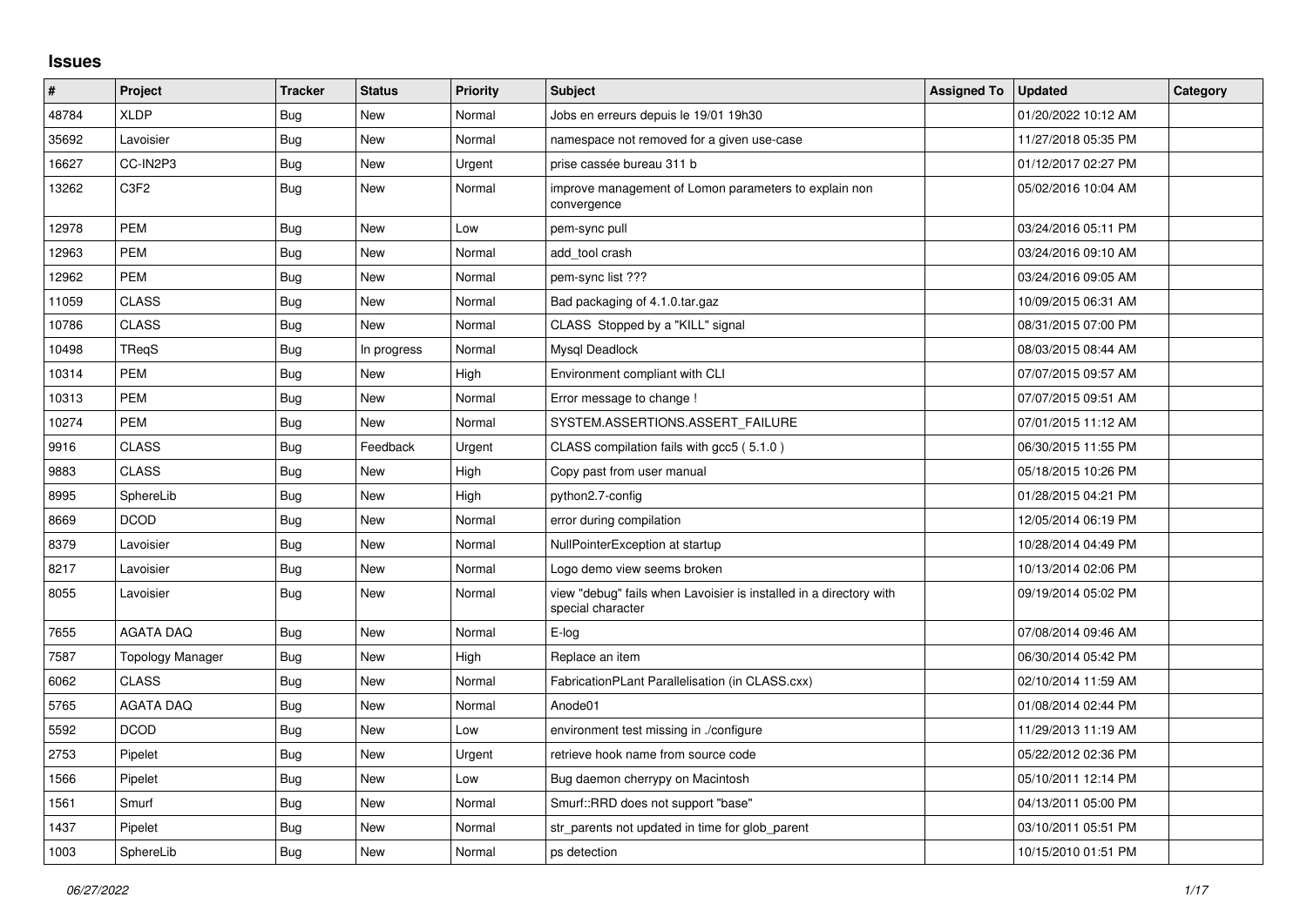| #     | Project                 | <b>Tracker</b> | <b>Status</b> | <b>Priority</b> | Subject                                                                                                        | <b>Assigned To</b> | <b>Updated</b>      | Category                      |
|-------|-------------------------|----------------|---------------|-----------------|----------------------------------------------------------------------------------------------------------------|--------------------|---------------------|-------------------------------|
| 938   | SphereLib               | <b>Bug</b>     | New           | Low             | Construction icosahedron                                                                                       |                    | 09/29/2010 11:32 AM |                               |
| 714   | TReqS                   | <b>Bug</b>     | New           | High            | Annuler un staging en cours                                                                                    |                    | 03/24/2015 04:34 PM |                               |
| 432   | Smurf                   | <b>Bug</b>     | New           | High            | creation de fichiers vides                                                                                     |                    | 04/23/2021 11:44 AM |                               |
| 9623  | Lavoisier               | Bug            | New           | Normal          | SynchronousCacheConnector stays in building state until the<br>calling view is finished                        |                    | 04/01/2015 06:21 PM | Adaptors                      |
| 1083  | Oval                    | Bug            | New           | Immediate       | oval log -gui                                                                                                  |                    | 11/16/2010 11:45 AM | Command Line<br>Interface     |
| 1082  | Oval                    | <b>Bug</b>     | New           | Low             | NO DIFF                                                                                                        |                    | 11/16/2010 11:44 AM | Command Line<br>Interface     |
| 7566  | Lavoisier               | <b>Bug</b>     | <b>New</b>    | Low             | fields of view "form" are disabled when they have default value                                                |                    | 06/27/2014 04:53 PM | Console                       |
| 7465  | Lavoisier               | <b>Bug</b>     | New           | Normal          | fix all the relative URL used by the web console                                                               |                    | 06/17/2014 04:57 PM | Console                       |
| 7490  | <b>Topology Manager</b> | <b>Bug</b>     | New           | Normal          | Needed libp42.so.1                                                                                             |                    | 06/19/2014 11:15 PM | Core TM                       |
| 7073  | <b>Topology Manager</b> | <b>Bug</b>     | New           | Normal          | Off on GTS tree                                                                                                |                    | 05/07/2014 04:55 PM | Core TM                       |
| 7040  | <b>Topology Manager</b> | Bug            | New           | Normal          | Fixing configure                                                                                               |                    | 04/30/2014 03:46 PM | Core TM                       |
| 8380  | Lavoisier               | <b>Bug</b>     | New           | Normal          | remove attribute @evaluated from generated adaptors<br>documentation                                           |                    | 10/28/2014 04:51 PM | Doc                           |
| 23257 | operations-portal-users | Bug            | New           | Normal          | Downtime notification admin page                                                                               |                    | 10/25/2017 03:57 PM | Downtime<br>Notification      |
| 33857 | Lavoisier               | Bug            | New           | Normal          | post-processors namespace mapping must be defined in view                                                      |                    | 06/18/2018 01:29 PM | Engine                        |
| 5448  | <b>ENX</b>              | <b>Bug</b>     | New           | Normal          | configure enx                                                                                                  |                    | 10/30/2013 10:31 AM | <b>ENX Core</b>               |
| 3834  | <b>ENX</b>              | <b>Bug</b>     | <b>New</b>    | Low             | Removing data8 type for MM and MD                                                                              |                    | 01/17/2013 06:08 PM | <b>ENX Core</b>               |
| 9736  | TReqS                   | <b>Bug</b>     | Suspended     | Low             | hpss SetLoginCred + hpss PurgeLoginCred                                                                        |                    | 09/21/2015 03:30 PM | <b>HPSS API</b>               |
| 20738 | Lavoisier               | <b>Bug</b>     | New           | Low             | Stacktrace                                                                                                     |                    | 08/30/2017 10:39 AM | Stacktrace                    |
| 4068  | Pipelet                 | <b>Bug</b>     | New           | High            | Tagging works randomly with konqueror                                                                          |                    | 03/07/2013 10:39 AM | Web                           |
| 11100 | Lavoisier               | Bug            | New           | Normal          | <element-ignore> should not remove the namespace declaration<br/>(xmlns)</element-ignore>                      |                    | 10/16/2015 01:48 PM | <b>XML Template</b><br>Engine |
| 47957 | LabInvent               | Feature        | New           | Normal          | *** F - ENTITY - Les GROUPES (de User ou Materiel) :<br>Thématique, Métier, Projet, Site (+ Pole ou Service ?) |                    | 12/13/2021 11:12 AM |                               |
| 47951 | LabInvent               | Feature        | New           | Normal          | *** F - Etiquettes & Imprimantes                                                                               |                    | 11/30/2021 01:42 PM |                               |
| 47932 | LabInvent               | Feature        | New           | Normal          | *** F - DOC (documentation)                                                                                    |                    | 11/30/2021 01:10 PM |                               |
| 47921 | LabInvent               | Feature        | New           | Immediate       | *** F - Framework CakePhp                                                                                      |                    | 12/02/2021 04:45 PM |                               |
| 47895 | LabInvent               | Feature        | New           | Normal          | *** F - ENTITY - Documents attachés (à Materiel ou Suivi)                                                      |                    | 12/13/2021 11:09 AM |                               |
| 47875 | LabInvent               | Feature        | New           | Urgent          | *** F - ENTITY GÉNÉRIQUE - Actions & Vues génériques (&<br>Refactorisation)                                    |                    | 12/01/2021 11:21 AM |                               |
| 47869 | LabInvent               | Feature        | New           | Normal          | *** F - Tests                                                                                                  |                    | 12/06/2021 02:28 PM |                               |
| 47866 | LabInvent               | Feature        | New           | Urgent          | *** F - Installation                                                                                           |                    | 12/13/2021 11:08 AM |                               |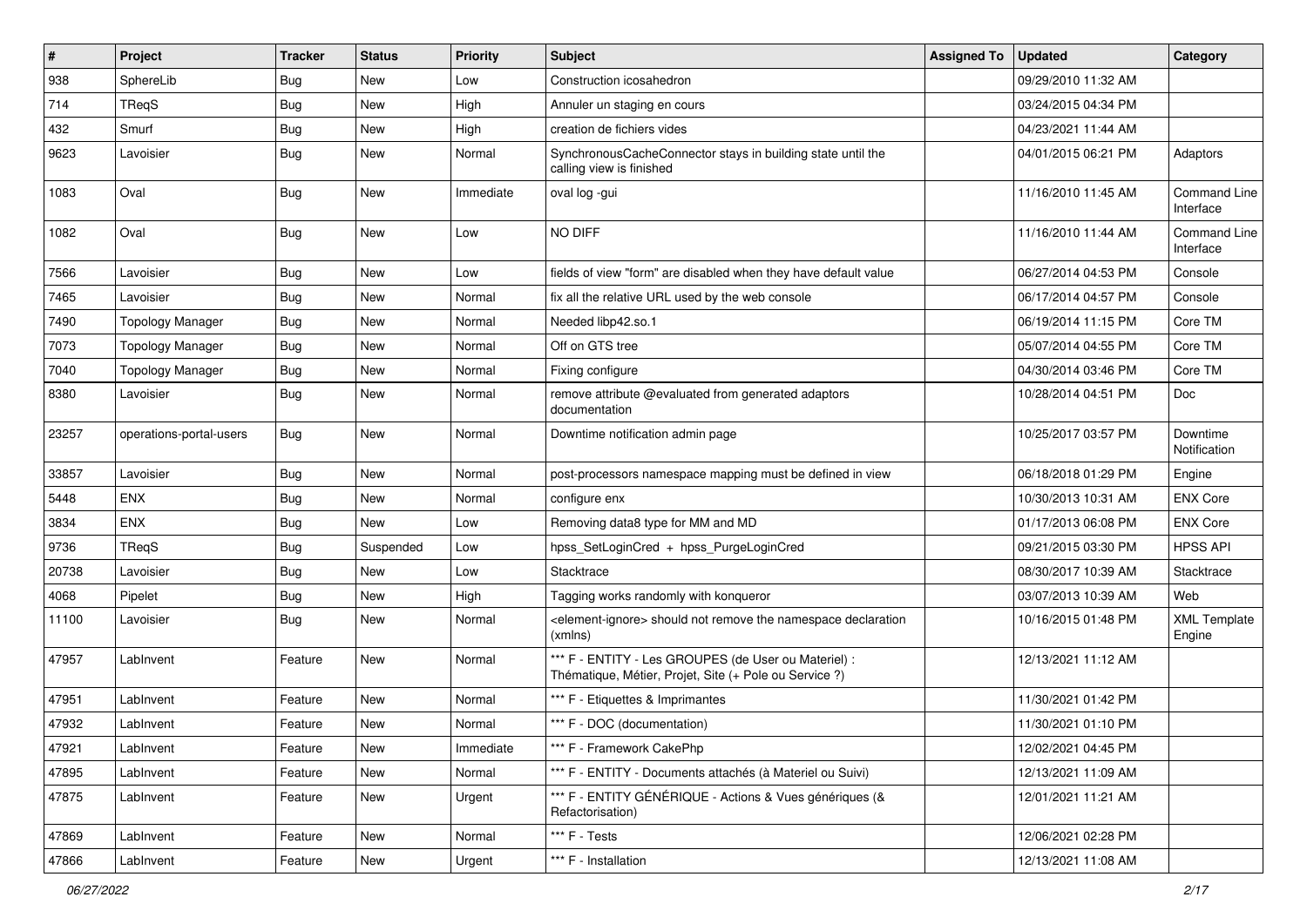| $\vert$ # | Project      | Tracker | <b>Status</b> | <b>Priority</b> | <b>Subject</b>                                                                                                                        | <b>Assigned To</b> | <b>Updated</b>      | Category |
|-----------|--------------|---------|---------------|-----------------|---------------------------------------------------------------------------------------------------------------------------------------|--------------------|---------------------|----------|
| 47865     | LabInvent    | Feature | New           | Normal          | *** F - Configuration générale                                                                                                        |                    | 12/13/2021 11:06 AM |          |
| 47864     | LabInvent    | Feature | New           | Normal          | *** F - ENTITY - Autres                                                                                                               |                    | 11/30/2021 12:57 PM |          |
| 47863     | LabInvent    | Feature | New           | High            | *** F - ENTITY - Users                                                                                                                |                    | 11/30/2021 03:43 PM |          |
| 47862     | LabInvent    | Feature | New           | Normal          | *** F - ENTITY - Prets (de Materiel)                                                                                                  |                    | 12/13/2021 11:10 AM |          |
| 47861     | LabInvent    | Feature | New           | Urgent          | *** F - ENTITY - Suivis (de Materiel ou User)                                                                                         |                    | 12/13/2021 11:10 AM |          |
| 47860     | LabInvent    | Feature | New           | Immediate       | *** F - ENTITY - Materiels                                                                                                            |                    | 01/19/2022 03:51 PM |          |
| 45485     | PyROS        | Feature | New           | High            | **** D0 - GENERAL, ADMINISTRATIVE & TECHNICAL                                                                                         |                    | 03/16/2022 04:53 PM |          |
| 45484     | <b>PyROS</b> | Feature | New           | Normal          | **** D5 - Images management (L1-L2)                                                                                                   |                    | 02/02/2022 02:36 PM |          |
| 45483     | PyROS        | Feature | New           | High            | **** D4 - Images production (L0)                                                                                                      |                    | 03/16/2022 07:28 AM |          |
| 45482     | PyROS        | Feature | New           | High            | **** D3 - Sequences submission & plannig                                                                                              |                    | 02/22/2022 03:01 PM |          |
| 45481     | <b>PyROS</b> | Feature | New           | Normal          | **** D2 - Users & Programs                                                                                                            |                    | 03/29/2022 09:17 AM |          |
| 45480     | PyROS        | Feature | New           | High            | **** D1 - System Security & Control                                                                                                   |                    | 05/24/2022 02:55 PM |          |
| 44721     | PyROS        | Feature | New           | Normal          | *** GF4 - QUAL - Quality & Tests - High level tests (integration &<br>functional), plan tests, validation des exigences (qualif)      |                    | 03/16/2022 04:55 PM |          |
| 44661     | PyROS        | Feature | New           | Normal          | *** SF13 - IAF - Images Fetching (quicklook & download)                                                                               |                    | 03/15/2022 04:49 PM |          |
| 44659     | <b>PyROS</b> | Feature | New           | Normal          | *** GF3 - INFRA - Hardware, Operating System, Network, Security<br>& Safety                                                           |                    | 03/16/2022 04:51 PM |          |
| 44658     | PyROS        | Feature | New           | High            | *** SF15 - SST - START&STOP - System Startup (launch),<br>monitoring, and Shutdown                                                    |                    | 05/24/2022 02:55 PM |          |
| 44584     | PyROS        | Feature | New           | Normal          | *** SF10 - CAL - Calibration (Dark/Bias/Flat)                                                                                         |                    | 03/15/2022 04:48 PM |          |
| 44172     | <b>PyROS</b> | Feature | New           | High            | *** SF14 - OCF - Observatory Unit & Site Configuration                                                                                |                    | 01/29/2022 01:24 AM |          |
| 44165     | PyROS        | Feature | New           | Normal          | *** SF16 - DSH - General monitoring : Dashboard (website)                                                                             |                    | 03/15/2022 11:26 PM |          |
| 44164     | PyROS        | Feature | New           | Normal          | *** SF12 - IAN - Images Analysis (Triton)                                                                                             |                    | 03/15/2022 04:48 PM |          |
| 44163     | <b>PyROS</b> | Feature | New           | Normal          | *** SF09 - CMC - Command Control - Telescope & Instruments<br>Control & Monitoring (DeviceController, AgentDevice)                    |                    | 03/16/2022 07:28 AM |          |
| 44162     | PyROS        | Feature | New           | High            | *** SF08 - EXE (SOX) - Observation Sequence (SO) eXecution                                                                            |                    | 03/15/2022 04:46 PM |          |
| 44161     | PyROS        | Feature | New           | High            | *** SF04 - SPV - System Coordination & Supervision : Majordome<br>(Conducting) (head)                                                 |                    | 03/15/2022 04:45 PM |          |
| 44160     | PyROS        | Feature | New           | Normal          | *** SF07 - PLN - Observation Sequences Planning & Scheduling                                                                          |                    | 03/15/2022 04:46 PM |          |
| 44159     | PyROS        | Feature | New           | Normal          | *** SF03 - ENV - Environment Monitoring (int/ext, observatory &<br>weather)                                                           |                    | 05/05/2022 09:54 AM |          |
| 44158     | PyROS        | Feature | New           | Normal          | *** SF06 - ALR - Alerts Management                                                                                                    |                    | 03/15/2022 04:46 PM |          |
| 44154     | PyROS        | Feature | In progress   | Normal          | *** SF02 - SCP - Scientific Programs Management                                                                                       |                    | 03/29/2022 09:17 AM |          |
| 44151     | PyROS        | Feature | New           | High            | *** GF1 - PROJ - Project management, documentation, formation<br>des utilisateurs, interfaces, plan de justification de la définition |                    | 01/31/2022 11:32 AM |          |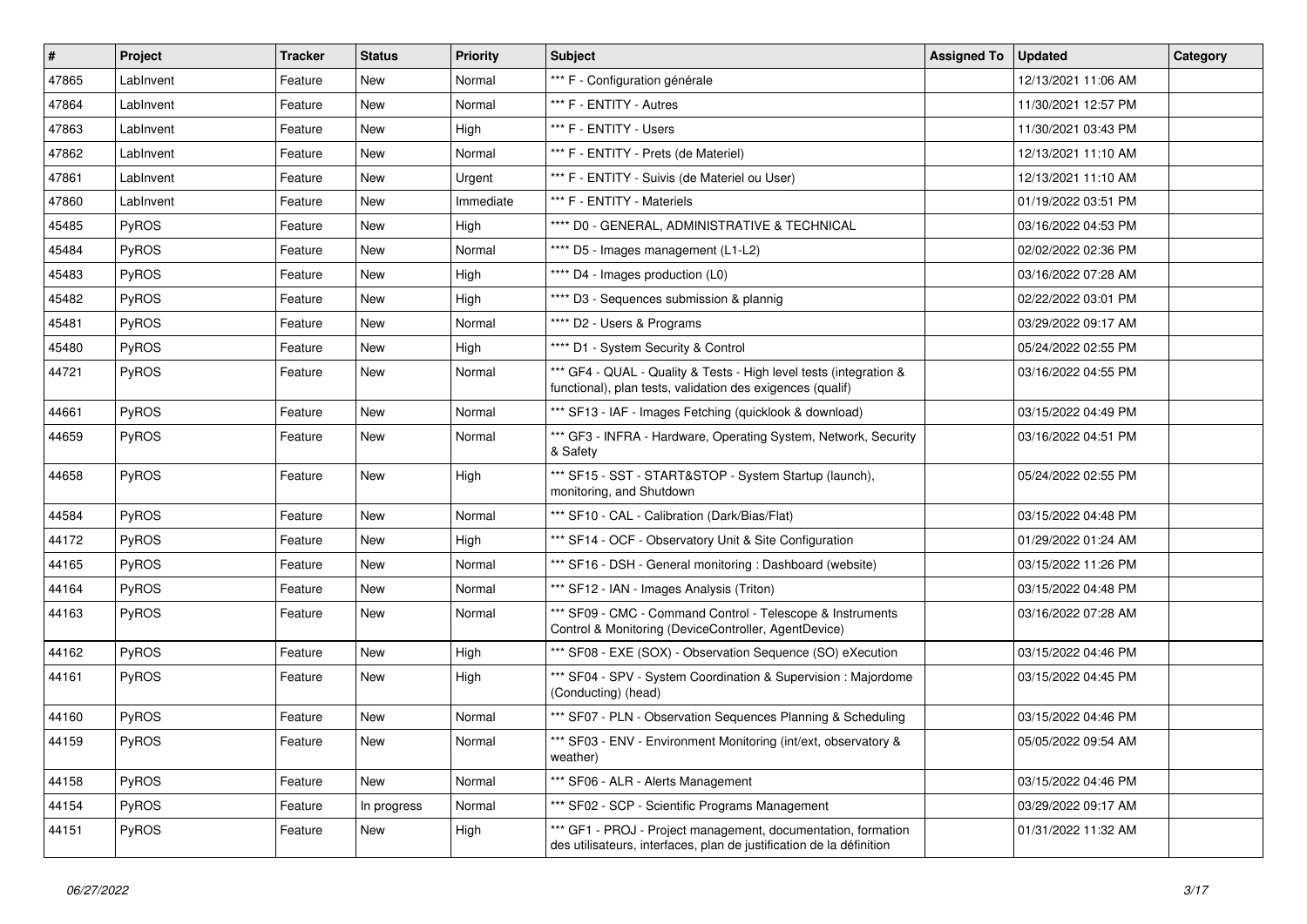| $\vert$ # | Project                              | <b>Tracker</b> | <b>Status</b> | <b>Priority</b> | <b>Subject</b>                                                          | <b>Assigned To</b> | <b>Updated</b>      | Category |
|-----------|--------------------------------------|----------------|---------------|-----------------|-------------------------------------------------------------------------|--------------------|---------------------|----------|
| 44150     | PyROS                                | Feature        | In progress   | Normal          | *** SF01 - USR - Users, Roles, and Authorizations Management            |                    | 03/29/2022 09:14 AM |          |
| 44148     | PyROS                                | Feature        | New           | High            | *** GF2 - INST - Config, Install, udpate, deploy (IRAP, CNES,<br>TAROT) |                    | 03/16/2022 07:27 AM |          |
| 37910     | Lavoisier                            | Feature        | New           | High            | do not log AdaptorException when they are already sent to the<br>user   |                    | 07/25/2019 09:41 AM |          |
| 37461     | Lavoisier                            | Feature        | New           | Normal          | add support for jdk 11                                                  |                    | 04/25/2019 01:53 PM |          |
| 37409     | TReqS                                | Feature        | New           | Normal          | Statistiques sur les queues dans les logs                               |                    | 04/11/2019 01:40 PM |          |
| 34801     | Lavoisier                            | Feature        | New           | Normal          | add support for attribute @if in element view/variable                  |                    | 07/31/2018 12:57 PM |          |
| 12976     | <b>PEM</b>                           | Feature        | New           | Low             | pem-sync co_pem                                                         |                    | 03/24/2016 05:00 PM |          |
| 12975     | PEM                                  | Feature        | New           | Normal          | pem-sync co_pem                                                         |                    | 03/24/2016 04:54 PM |          |
| 12974     | <b>PEM</b>                           | Feature        | New           | Normal          | pem-sync cp_pem                                                         |                    | 03/24/2016 04:52 PM |          |
| 12961     | <b>PEM</b>                           | Feature        | New           | Normal          | PEM version                                                             |                    | 03/24/2016 09:03 AM |          |
| 11484     | Lavoisier                            | Feature        | New           | Low             | improve command "lavoisier-upgrade.sh"                                  |                    | 04/10/2018 11:06 AM |          |
| 10871     | <b>CLASS</b>                         | Feature        | New           | Normal          | <b>Nominal Power</b>                                                    |                    | 09/10/2015 05:27 PM |          |
| 10273     | <b>PEM</b>                           | Feature        | New           | Normal          | Easier configuration process                                            |                    | 07/01/2015 11:11 AM |          |
| 9799      | Lavoisier                            | Feature        | New           | Normal          | esxl function missing : add-duration                                    |                    | 04/30/2015 11:00 AM |          |
| 9790      | <b>CLASS</b>                         | Feature        | New           | High            | neutron & y Spectrum calculation                                        |                    | 04/29/2015 12:15 PM |          |
| 9789      | <b>CLASS</b>                         | Feature        | New           | Normal          | Multi Stream in EQM                                                     |                    | 04/29/2015 12:12 PM |          |
| 9788      | <b>CLASS</b>                         | Feature        | New           | Normal          | Multi Stream in FabricationPlant                                        |                    | 04/29/2015 12:10 PM |          |
| 9787      | <b>CLASS</b>                         | Feature        | New           | Normal          | Multi Stream in FabricationPlant/EQM                                    |                    | 04/29/2015 12:10 PM |          |
| 9704      | Lavoisier                            | Feature        | New           | Normal          | add option --override to lavoisier-upgrade.sh                           |                    | 04/15/2015 10:07 AM |          |
| 9534      | Pipelet                              | Feature        | New           | Normal          | logging of stdout and stderr                                            |                    | 03/25/2015 02:31 PM |          |
| 8668      | <b>DCOD</b>                          | Feature        | New           | Normal          | filterdiff is missing                                                   |                    | 12/05/2014 06:17 PM |          |
| 8667      | <b>DCOD</b>                          | Feature        | New           | Normal          | uuid missing                                                            |                    | 12/05/2014 06:14 PM |          |
| 8262      | Pipelet                              | Feature        | New           | Normal          | LocalRepository: recursive search of segment source script              |                    | 10/19/2014 05:13 PM |          |
| 8132      | Lavoisier                            | Feature        | New           | Normal          | support attribute @first-child-attributes in <element></element>        |                    | 09/30/2014 04:28 PM |          |
| 7811      | Lavoisier                            | Feature        | New           | Normal          | support server-side argument validation with XPath                      |                    | 07/30/2014 05:05 PM |          |
| 7460      | Lavoisier                            | Feature        | New           | High            | support HTTP proxy                                                      |                    | 02/17/2015 01:04 PM |          |
| 7037      | <b>Topology Manager</b>              | Feature        | New           | Normal          | Configuration file for TM                                               |                    | 04/30/2014 03:11 PM |          |
| 6748      | <b>CLASS</b>                         | Feature        | New           | Normal          | Charger un parc présimulé à partir du .root                             |                    | 04/03/2014 11:36 AM |          |
| 5757      | <b>Topology Manager</b>              | Feature        | New           | Low             | Topology manager- error detection in mezzanine                          |                    | 01/07/2014 01:29 PM |          |
| 5751      | Electronic Control and<br>Monitoring | Feature        | New           | Low             | buildcfg with some error message                                        |                    | 01/06/2014 05:43 PM |          |
| 5729      | <b>Topology Manager</b>              | Feature        | New           | Low             | Title in firefox                                                        |                    | 01/03/2014 06:58 PM |          |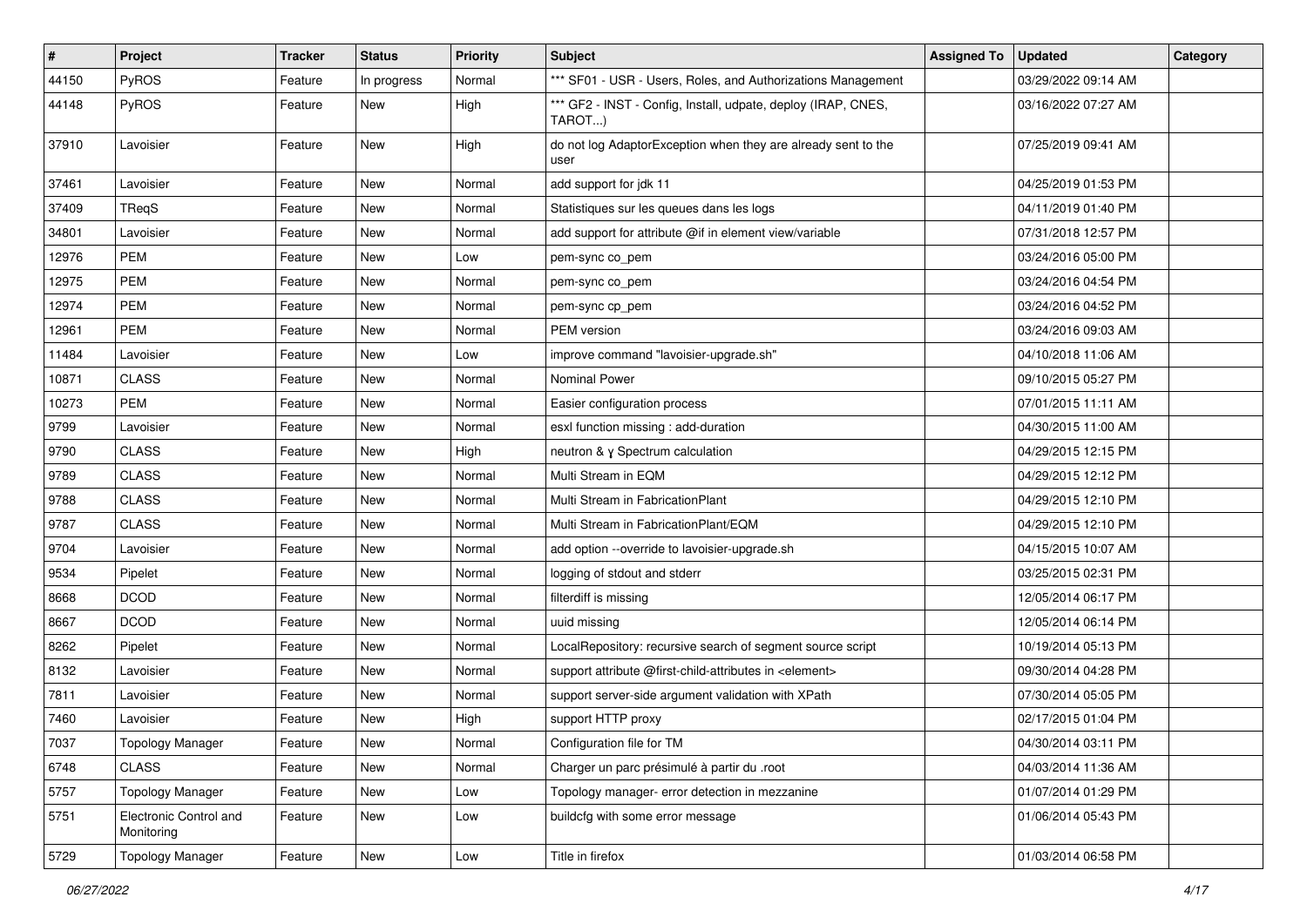| $\vert$ # | Project                 | Tracker | <b>Status</b> | <b>Priority</b> | Subject                                                                         | <b>Assigned To</b> | <b>Updated</b>      | Category |
|-----------|-------------------------|---------|---------------|-----------------|---------------------------------------------------------------------------------|--------------------|---------------------|----------|
| 5726      | <b>Topology Manager</b> | Feature | New           | Normal          | Display                                                                         |                    | 01/06/2014 09:21 AM |          |
| 5503      | <b>DCOD</b>             | Feature | New           | Low             | test ada 2012 in ./configure                                                    |                    | 11/13/2013 04:54 PM |          |
| 5377      | <b>CLASS</b>            | Feature | New           | Low             | enrichment factory                                                              |                    | 10/21/2013 03:15 PM |          |
| 5376      | <b>CLASS</b>            | Feature | New           | Low             | Reactor batch creation                                                          |                    | 10/21/2013 03:14 PM |          |
| 5350      | <b>CLASS</b>            | Feature | New           | Low             | Set some quality criteria on Pu when building a MOX fuel                        |                    | 10/22/2013 11:50 AM |          |
| 5329      | <b>CLASS</b>            | Feature | New           | Low             | Power density                                                                   |                    | 10/14/2013 05:58 PM |          |
| 3992      | Pipelet                 | Feature | New           | Low             | directory in data with specific color                                           |                    | 02/20/2013 05:19 PM |          |
| 3039      | APCScheduler            | Feature | New           | Normal          | création de tarball sans exécutable                                             |                    | 07/31/2012 06:11 PM |          |
| 3022      | <b>AGATA DAQ</b>        | Feature | New           | Low             | [ELOG] change the "From"                                                        |                    | 07/26/2012 10:18 AM |          |
| 2112      | LC <sub>2</sub>         | Feature | New           | Low             | Rorc lib                                                                        |                    | 04/08/2013 06:11 PM |          |
| 2076      | LC <sub>2</sub>         | Feature | New           | Low             | Finer grained report for boot Crocus script                                     |                    | 10/11/2011 02:18 PM |          |
| 959       | SphereLib               | Feature | New           | Low             | intégrer ginp                                                                   |                    | 10/06/2010 11:30 AM |          |
| 890       | SphereLib               | Feature | New           | Low             | spline with order $!= 3$                                                        |                    | 09/06/2010 03:08 PM |          |
| 755       | SphereLib               | Feature | New           | Normal          | Parallélisation de cat2mask                                                     |                    | 06/14/2010 04:34 PM |          |
| 754       | SphereLib               | Feature | New           | Normal          | Parallélisation de la routine apodize_mask                                      |                    | 06/14/2010 04:33 PM |          |
| 631       | ftsmonitor              | Feature | New           | Low             | History of a DN access                                                          |                    | 10/22/2010 10:10 AM |          |
| 597       | Oval                    | Feature | New           | Normal          | YAML comme langage de configuration ?                                           |                    | 05/11/2010 01:36 PM |          |
| 520       | <b>TReqS</b>            | Feature | New           | Normal          | Communication entre Serveur et Client sans Base de données                      |                    | 03/24/2015 04:37 PM |          |
| 517       | TReqS                   | Feature | New           | Normal          | Outils d'administation pour Treqs                                               |                    | 03/24/2015 04:29 PM |          |
| 516       | TReqS                   | Feature | New           | Normal          | Désactiver des queues                                                           |                    | 03/24/2015 04:24 PM |          |
| 500       | TReqS                   | Feature | New           | Low             | Injecter les information d'opération vers COLLOS                                |                    | 03/24/2015 04:29 PM |          |
| 425       | TReqS                   | Feature | New           | Low             | Durée de vie des métadata                                                       |                    | 03/24/2015 04:30 PM |          |
| 423       | TReqS                   | Feature | <b>New</b>    | High            | Écrire une toolbox pour administration                                          |                    | 03/24/2015 04:40 PM |          |
| 416       | TReqS                   | Feature | In progress   | Normal          | État drainé pour TReqS                                                          |                    | 03/24/2015 04:04 PM |          |
| 388       | TReqS                   | Feature | New           | High            | Possibilités d'interactions avec le serveur TReqS                               |                    | 03/24/2015 04:06 PM |          |
| 202       | Smurf                   | Feature | New           | Low             | Smurf::DB::Getopt add fping to smelect                                          |                    | 10/21/2009 04:46 PM |          |
| 93        | RIsngCons               | Feature | New           | Low             | Touche pour forcer le renouvellement de cache                                   |                    | 03/31/2009 10:16 AM |          |
| 87        | RIsngCons               | Feature | New           | Low             | Limiter la taille du cache                                                      |                    | 03/30/2009 03:32 PM |          |
| 86        | RIsngCons               | Feature | New           | Low             | Tris dynamiques                                                                 |                    | 03/30/2009 03:31 PM |          |
| 11915     | Lavoisier               | Feature | New           | Normal          | change the parameters of plugin ChartRenderer                                   |                    | 02/05/2016 12:25 PM | Adaptors |
| 10315     | Lavoisier               | Feature | New           | Normal          | Index size of IndexedFileCache plugin is limited by the max<br>number of inodes |                    | 07/07/2015 10:12 AM | Adaptors |
| 9778      | Lavoisier               | Feature | New           | Normal          | support cookies in HTTPConnector                                                |                    | 04/28/2015 01:39 PM | Adaptors |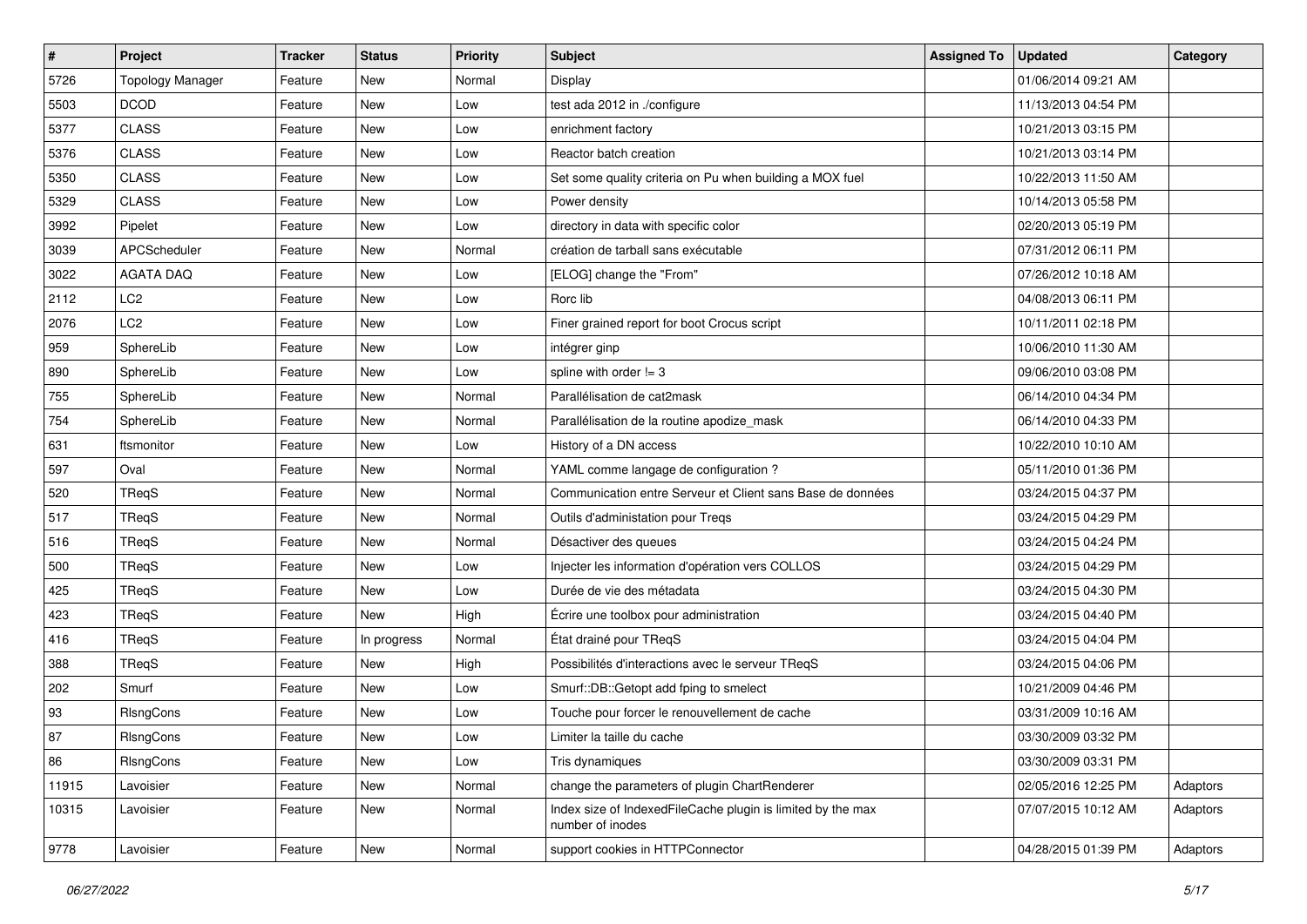| $\sharp$ | Project                 | <b>Tracker</b> | <b>Status</b> | <b>Priority</b> | <b>Subject</b>                                                                                                              | <b>Assigned To</b> | Updated             | Category       |
|----------|-------------------------|----------------|---------------|-----------------|-----------------------------------------------------------------------------------------------------------------------------|--------------------|---------------------|----------------|
| 9607     | Lavoisier               | Feature        | New           | Normal          | Add SAML 2.0 support in Lavoisier                                                                                           |                    | 04/01/2015 11:32 AM | Adaptors       |
| 9560     | Lavoisier               | Feature        | <b>New</b>    | Normal          | SurroundSerializer should ignore header lines (starting with )</td <td></td> <td>03/30/2015 10:17 AM</td> <td>Adaptors</td> |                    | 03/30/2015 10:17 AM | Adaptors       |
| 9559     | Lavoisier               | Feature        | New           | Normal          | develop a TextRenderer plugin                                                                                               |                    | 03/30/2015 10:15 AM | Adaptors       |
| 9467     | Lavoisier               | Feature        | New           | Normal          | improve flexibility of JSONRenderer                                                                                         |                    | 03/16/2015 01:54 PM | Adaptors       |
| 8260     | Lavoisier               | Feature        | <b>New</b>    | Normal          | develop plugin ElementProcessor                                                                                             |                    | 10/17/2014 07:10 PM | Adaptors       |
| 8259     | Lavoisier               | Feature        | New           | Normal          | support parameter "renderer" in ZipRenderer and GZipRenderer                                                                |                    | 10/17/2014 07:08 PM | Adaptors       |
| 8240     | Lavoisier               | Feature        | New           | Normal          | LDAPConnector/LDIFSerializer should generate data in DSML<br>format                                                         |                    | 10/15/2014 06:02 PM | Adaptors       |
| 7649     | Lavoisier               | Feature        | New           | Normal          | develop a XMLTemplateProcessor plugin                                                                                       |                    | 07/04/2014 05:52 PM | Adaptors       |
| 6687     | Lavoisier               | Feature        | <b>New</b>    | Low             | develop a CronTrigger                                                                                                       |                    | 03/27/2014 04:36 PM | Adaptors       |
| 6360     | Lavoisier               | Feature        | New           | Low             | develop a EntriesProcessor (or a EntriesRenderer)                                                                           |                    | 03/05/2014 03:22 PM | Adaptors       |
| 5009     | Lavoisier               | Feature        | New           | Low             | lCalRenderer                                                                                                                |                    | 01/21/2014 06:02 PM | Adaptors       |
| 5008     | Lavoisier               | Feature        | New           | Low             | <b>ICalSerializer</b>                                                                                                       |                    | 01/21/2014 06:01 PM | Adaptors       |
| 4934     | Lavoisier               | Feature        | New           | Low             | implement some additional cache adaptors                                                                                    |                    | 02/07/2014 04:59 PM | Adaptors       |
| 4906     | Lavoisier               | Feature        | New           | Low             | XPath2SQLTemplate : add support for SQL functions                                                                           |                    | 03/24/2014 10:26 AM | Adaptors       |
| 4905     | Lavoisier               | Feature        | New           | Low             | XPath2SQLTemplate: add support for XPath functions                                                                          |                    | 03/24/2014 10:26 AM | Adaptors       |
| 4904     | Lavoisier               | Feature        | New           | Low             | XPath2SQLTemplate: add support for ORDER BY                                                                                 |                    | 03/24/2014 10:26 AM | Adaptors       |
| 4871     | Lavoisier               | Feature        | New           | Low             | ExcelSerializer                                                                                                             |                    | 03/24/2014 10:26 AM | Adaptors       |
| 4870     | Lavoisier               | Feature        | New           | Low             | BinarySerializer                                                                                                            |                    | 03/24/2014 10:26 AM | Adaptors       |
| 4867     | Lavoisier               | Feature        | <b>New</b>    | Low             | ScalaProcessor                                                                                                              |                    | 03/24/2014 10:26 AM | Adaptors       |
| 4866     | Lavoisier               | Feature        | New           | Low             | <b>XQueryConnector</b>                                                                                                      |                    | 03/24/2014 10:26 AM | Adaptors       |
| 4865     | Lavoisier               | Feature        | New           | Low             | support remote connection in JMXConnector                                                                                   |                    | 03/24/2014 10:26 AM | Adaptors       |
| 4863     | Lavoisier               | Feature        | <b>New</b>    | Low             | YAMLRenderer                                                                                                                |                    | 03/24/2014 10:26 AM | Adaptors       |
| 9496     | Lavoisier               | Feature        | New           | High            | upgrade to more recent version of JSW                                                                                       |                    | 03/18/2015 06:34 PM | <b>Build</b>   |
| 9622     | Lavoisier               | Feature        | New           | Normal          | add links to fallback views into view "dependencies"                                                                        |                    | 04/01/2015 06:19 PM | Console        |
| 9086     | Lavoisier               | Feature        | New           | High            | enable refreshing all notifiable caches with one single click                                                               |                    | 02/09/2015 12:37 PM | Console        |
| 7464     | Lavoisier               | Feature        | New           | Normal          | replace XSL with HTML template in web console                                                                               |                    | 06/17/2014 04:55 PM | Console        |
| 7325     | Lavoisier               | Feature        | New           | Normal          | support filtering dependencies graph by categories                                                                          |                    | 06/04/2014 05:14 PM | Console        |
| 35044    | operations-portal-users | Feature        | New           | Normal          | New ROD dashboard                                                                                                           |                    | 09/20/2018 10:42 AM | Dashboard      |
| 8645     | ROD-DASHBOARD           | Feature        | In progress   | Normal          | ROD dashboard: only verify when closing ticket                                                                              |                    | 04/21/2021 12:52 PM | Dashboard      |
| 30741    | Lavoisier               | Feature        | New           | Low             | add research button on web site                                                                                             |                    | 04/04/2018 10:53 AM | Doc            |
| 30735    | Lavoisier               | Feature        | New           | Low             | write documentation about the admin web console                                                                             |                    | 04/04/2018 10:52 AM | Doc            |
| 5527     | <b>ENX</b>              | Feature        | New           | Low             | Named register list                                                                                                         |                    | 11/18/2013 05:30 PM | <b>Drivers</b> |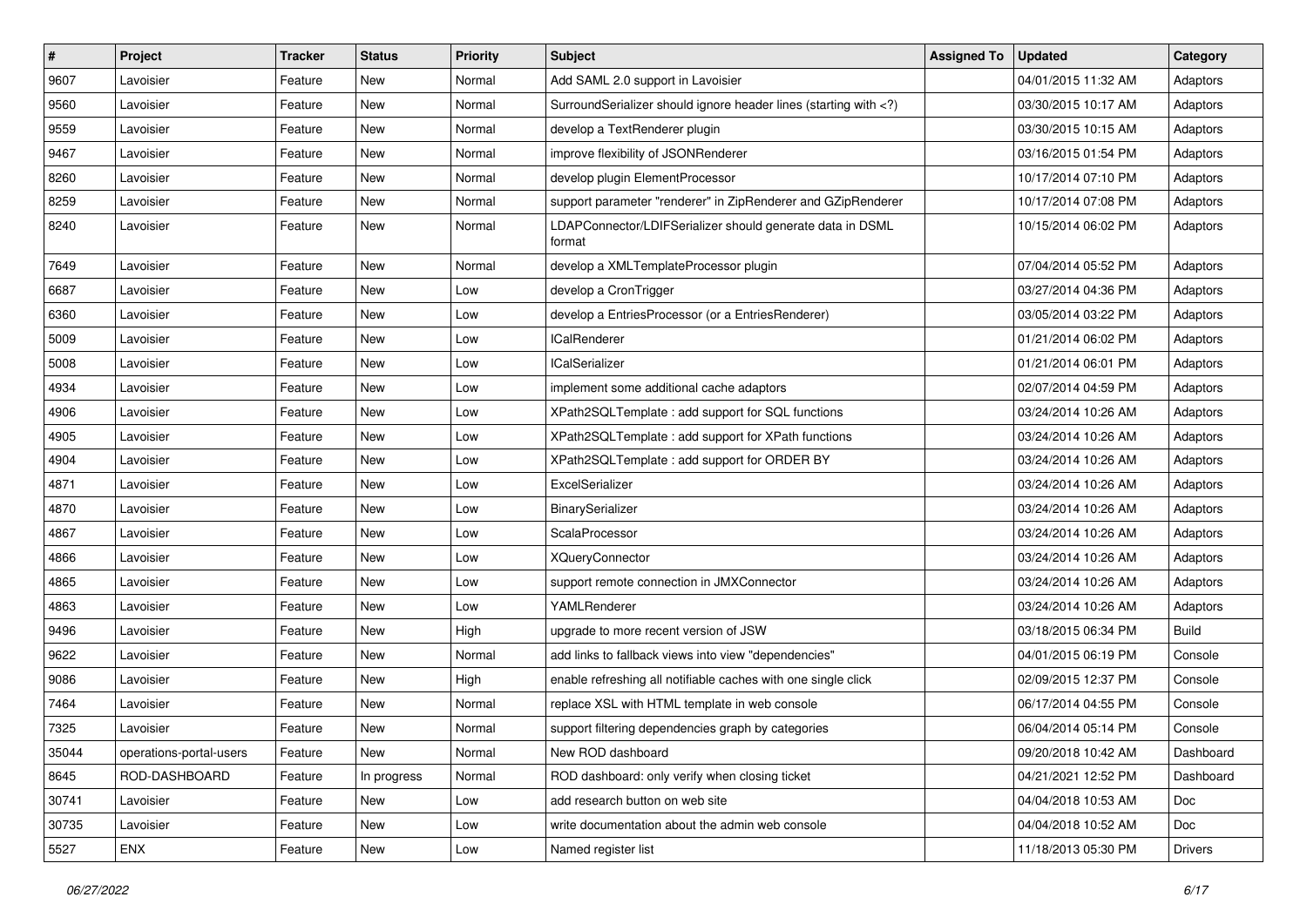| $\vert$ # | Project                 | Tracker | <b>Status</b> | <b>Priority</b> | <b>Subject</b>                                                                                    | <b>Assigned To</b> | <b>Updated</b>      | Category                          |
|-----------|-------------------------|---------|---------------|-----------------|---------------------------------------------------------------------------------------------------|--------------------|---------------------|-----------------------------------|
| 33350     | Lavoisier               | Feature | <b>New</b>    | Low             | add a XPath function multireplace()                                                               |                    | 05/31/2018 03:49 PM | Engine                            |
| 27576     | Lavoisier               | Feature | New           | Normal          | add a parameter "priority" on WhenCreatedTrigger                                                  |                    | 02/02/2018 03:18 PM | Engine                            |
| 27570     | Lavoisier               | Feature | <b>New</b>    | Normal          | Notified Trigger should bypass attribute @ignore-during                                           |                    | 02/02/2018 03:05 PM | Engine                            |
| 9624      | Lavoisier               | Feature | <b>New</b>    | Normal          | when cache is empty and being built, user queries should be<br>waiting for it rather than failing |                    | 04/01/2015 06:30 PM | Engine                            |
| 9606      | Lavoisier               | Feature | <b>New</b>    | High            | add attribute @encoding to element <connector></connector>                                        |                    | 03/31/2015 06:29 PM | Engine                            |
| 9564      | Lavoisier               | Feature | <b>New</b>    | Normal          | reorganize <pre-renderer> section</pre-renderer>                                                  |                    | 03/30/2015 10:37 AM | Engine                            |
| 9562      | Lavoisier               | Feature | <b>New</b>    | Normal          | re-implement <pre-renderers> in streaming mode</pre-renderers>                                    |                    | 03/30/2015 10:32 AM | Engine                            |
| 8405      | Lavoisier               | Feature | <b>New</b>    | Normal          | implement XPath function choose not null(arg1, arg2)                                              |                    | 10/30/2014 02:21 PM | Engine                            |
| 8404      | Lavoisier               | Feature | <b>New</b>    | Normal          | support parameters in <pre-renderers></pre-renderers>                                             |                    | 10/30/2014 11:03 AM | Engine                            |
| 8258      | Lavoisier               | Feature | <b>New</b>    | Normal          | add attribute @default to <renderers></renderers>                                                 |                    | 10/17/2014 07:07 PM | Engine                            |
| 8241      | Lavoisier               | Feature | <b>New</b>    | Normal          | improve dropdown list of view "form"                                                              |                    | 10/15/2014 06:05 PM | Engine                            |
| 7619      | Lavoisier               | Feature | <b>New</b>    | Normal          | replace @INCLUDES with #include in properties files                                               |                    | 07/04/2014 11:17 AM | Engine                            |
| 7461      | Lavoisier               | Feature | <b>New</b>    | High            | add XPath function url()                                                                          |                    | 02/17/2015 01:04 PM | Engine                            |
| 6353      | Lavoisier               | Feature | <b>New</b>    | Low             | support new parameter type "Language"                                                             |                    | 03/24/2014 10:40 AM | Engine                            |
| 6325      | Lavoisier               | Feature | New           | Low             | enable limiting the maximum output size                                                           |                    | 03/24/2014 10:40 AM | Engine                            |
| 6303      | Lavoisier               | Feature | New           | Low             | support attributes @package and @id on <config></config>                                          |                    | 03/24/2014 10:31 AM | Engine                            |
| 6260      | Lavoisier               | Feature | New           | Low             | support introspection of view-template                                                            |                    | 03/24/2014 10:40 AM | Engine                            |
| 5558      | Lavoisier               | Feature | <b>New</b>    | Low             | add XPath function build xpath()                                                                  |                    | 11/29/2013 09:58 AM | Engine                            |
| 5090      | Lavoisier               | Feature | <b>New</b>    | Low             | add new adaptor type : <writer></writer>                                                          |                    | 03/24/2014 10:26 AM | Engine                            |
| 8693      | <b>ENX</b>              | Feature | New           | Normal          | sauver log_level                                                                                  |                    | 12/09/2014 03:54 PM | <b>ENX Core</b>                   |
| 4652      | <b>ENX</b>              | Feature | <b>New</b>    | Low             | rename appenders.ad[sb]                                                                           |                    | 06/13/2013 10:19 AM | <b>ENX Core</b>                   |
| 2644      | <b>ENX</b>              | Feature | <b>New</b>    | Low             | Que faire en cas de multiple connexion sans quit                                                  |                    | 01/22/2013 05:04 PM | <b>ENX Core</b>                   |
| 659       | <b>ENX</b>              | Feature | <b>New</b>    | Normal          | Gestion des arbres DOM                                                                            |                    | 01/16/2013 11:33 AM | <b>ENX Core</b>                   |
| 656       | <b>ENX</b>              | Feature | New           | Low             | named register                                                                                    |                    | 01/30/2013 03:59 PM | <b>ENX Core</b>                   |
| 42        | <b>ENX</b>              | Feature | <b>New</b>    | Urgent          | Module ID Handler                                                                                 |                    | 06/05/2013 02:27 PM | <b>ENX Core</b>                   |
| 7486      | <b>Topology Manager</b> | Feature | New           | Normal          | Modification of information                                                                       |                    | 06/19/2014 02:41 PM | <b>GUI</b>                        |
| 7483      | <b>Topology Manager</b> | Feature | <b>New</b>    | Normal          | Protect modification                                                                              |                    | 06/19/2014 02:27 PM | GUI                               |
| 7463      | Lavoisier               | Feature | New           | Normal          | add attribute tpl:url.                                                                            |                    | 06/17/2014 04:54 PM | <b>HTML</b><br>Template<br>Engine |
| 35045     | operations-portal-users | Feature | <b>New</b>    | Normal          | Tasks for the release                                                                             |                    | 09/20/2018 10:48 AM | Others                            |
| 32928     | Lavoisier               | Feature | <b>New</b>    | Normal          | support enumeration in route properties                                                           |                    | 05/18/2018 02:23 PM | Service                           |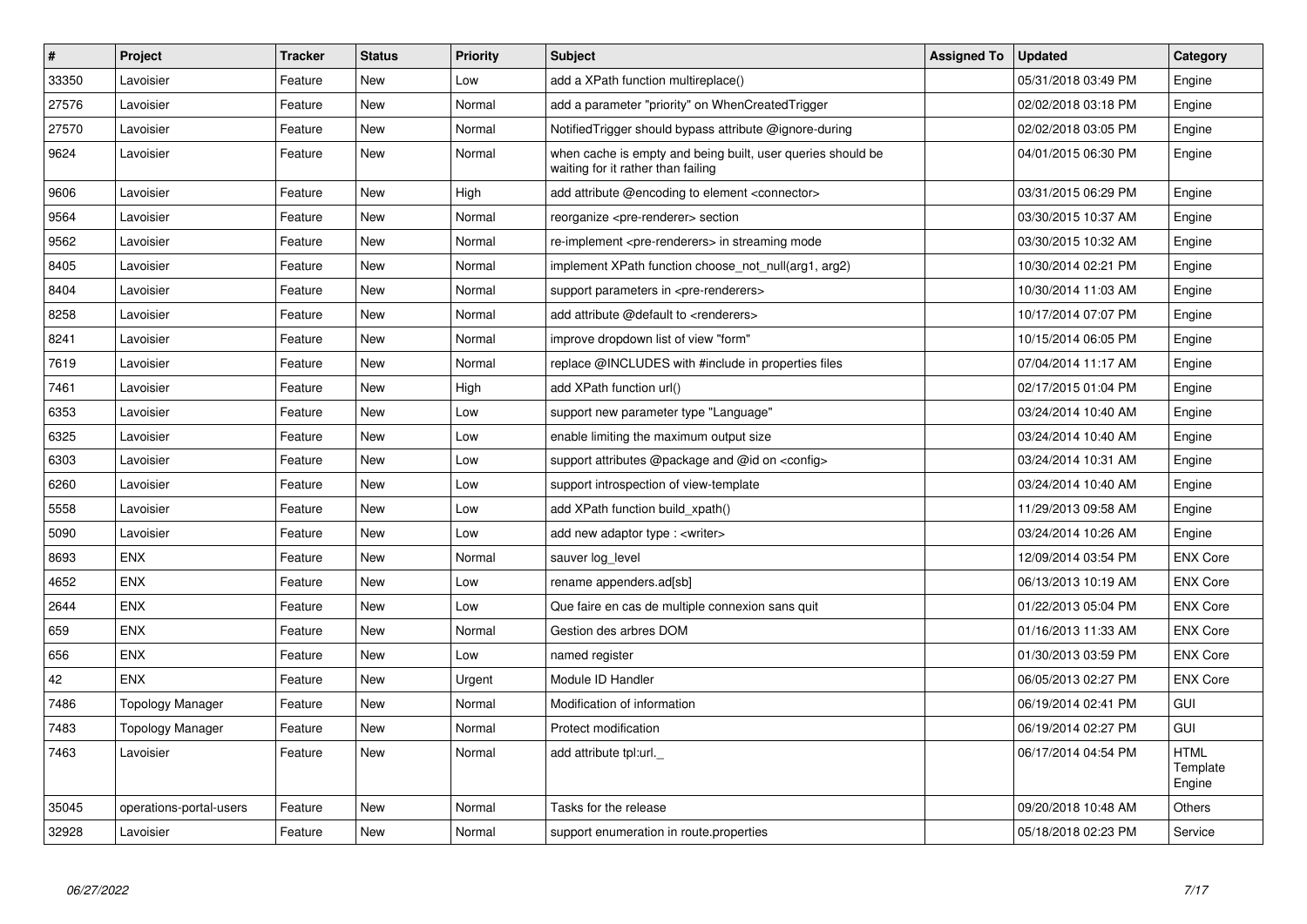| $\pmb{\#}$ | Project                 | <b>Tracker</b> | <b>Status</b> | Priority | <b>Subject</b>                                                                                         | <b>Assigned To</b> | <b>Updated</b>      | Category                      |
|------------|-------------------------|----------------|---------------|----------|--------------------------------------------------------------------------------------------------------|--------------------|---------------------|-------------------------------|
| 26907      | Lavoisier               | Feature        | New           | Normal   | implement XPath function format-number()                                                               |                    | 01/10/2018 03:18 PM | <b>XML Template</b><br>Engine |
| 9563       | Lavoisier               | Feature        | New           | Normal   | support <elements-ignore> into <element-create-as-parent></element-create-as-parent></elements-ignore> |                    | 03/30/2015 10:30 AM | <b>XML Template</b><br>Engine |
| 8817       | Lavoisier               | Feature        | New           | Normal   | develop a XML template optimizer                                                                       |                    | 12/19/2014 05:10 PM | <b>XML Template</b><br>Engine |
| 8261       | Lavoisier               | Feature        | New           | Normal   | support attribute @out-xpath on <element></element>                                                    |                    | 10/17/2014 07:15 PM | <b>XML Template</b><br>Engine |
| 8172       | Lavoisier               | Feature        | <b>New</b>    | Normal   | support XPath function append()                                                                        |                    | 10/06/2014 10:43 AM | <b>XML Template</b><br>Engine |
| 36236      | IN2P3-Forge             | Support        | <b>New</b>    | High     | Synchronisation demandée pour un serveur Mercurial                                                     |                    | 04/13/2021 09:07 AM |                               |
| 35994      | IN2P3-Forge             | Support        | <b>New</b>    | Normal   | Synchronisation demandée pour un serveur Mercurial                                                     |                    | 01/11/2019 03:10 PM |                               |
| 16628      | CC-IN2P3                | Support        | New           | Normal   | Sèche cheveux dans le vestiaire                                                                        |                    | 01/12/2017 02:37 PM |                               |
| 10065      | <b>CLASS</b>            | Support        | New           | Normal   | Multi-Threading in CLASS                                                                               |                    | 06/05/2015 11:30 AM |                               |
| 9491       | JEM-EUSO                | Support        | New           | Normal   | I need to access also to AWG Euso balloon documents                                                    |                    | 03/18/2015 03:36 PM |                               |
| 7041       | <b>Topology Manager</b> | Support        | New           | Normal   | Sub repositories                                                                                       |                    | 04/30/2014 03:52 PM |                               |
| 5739       | <b>AGATA DAQ</b>        | Support        | New           | Low      | visu1 out                                                                                              |                    | 01/04/2014 01:46 PM |                               |
| 49944      | <b>GRAND</b>            | Task           | <b>New</b>    | Normal   | WP 10.3: data analysis                                                                                 |                    | 03/18/2022 04:45 PM |                               |
| 49943      | <b>GRAND</b>            | Task           | <b>New</b>    | Normal   | WP 10.2: data taking                                                                                   |                    | 03/18/2022 04:45 PM |                               |
| 49942      | <b>GRAND</b>            | Task           | New           | Normal   | WP 10.1: deployment                                                                                    |                    | 03/18/2022 04:45 PM |                               |
| 49941      | <b>GRAND</b>            | Task           | New           | Normal   | WP 10: GP 300 setup                                                                                    |                    | 03/18/2022 04:45 PM |                               |
| 49940      | <b>GRAND</b>            | Task           | <b>New</b>    | Normal   | WP 9.5: data analysis                                                                                  |                    | 03/18/2022 03:35 PM |                               |
| 49939      | <b>GRAND</b>            | Task           | <b>New</b>    | Normal   | WP 9.4: data taking                                                                                    |                    | 06/23/2022 08:19 PM |                               |
| 49938      | <b>GRAND</b>            | Task           | New           | Normal   | WP 9.3: deployment commissioning                                                                       |                    | 03/18/2022 03:27 PM |                               |
| 49937      | <b>GRAND</b>            | Task           | <b>New</b>    | Normal   | WP 9.2: production detector adaptation                                                                 |                    | 03/18/2022 03:32 PM |                               |
| 49936      | <b>GRAND</b>            | Task           | New           | Normal   | WP 9.1: detector design adaptation                                                                     |                    | 03/21/2022 03:18 PM |                               |
| 49935      | <b>GRAND</b>            | Task           | <b>New</b>    | Normal   | WP 9: Nançay setup                                                                                     |                    | 03/18/2022 12:20 AM |                               |
| 49934      | <b>GRAND</b>            | Task           | New           | Normal   | WP 8.3: trigger evaluation                                                                             |                    | 03/21/2022 10:28 AM |                               |
| 49933      | <b>GRAND</b>            | Task           | New           | Normal   | WP 8.2: final reconstruction                                                                           |                    | 03/18/2022 04:39 PM |                               |
| 49932      | <b>GRAND</b>            | Task           | New           | Normal   | WP 8.1: SLT info definition                                                                            |                    | 03/18/2022 04:39 PM |                               |
| 49931      | <b>GRAND</b>            | Task           | New           | Normal   | WP 8: data reconstruction study                                                                        |                    | 03/21/2022 10:28 AM |                               |
| 49930      | <b>GRAND</b>            | Task           | New           | Normal   | WP 7: second level trigger (SLT)                                                                       |                    | 03/21/2022 10:28 AM |                               |
| 49929      | <b>GRAND</b>            | Task           | New           | Normal   | WP 6.4: frontend implementation                                                                        |                    | 04/14/2022 02:24 PM |                               |
| 49928      | <b>GRAND</b>            | Task           | New           | Normal   | WP 6.3: testbench                                                                                      |                    | 06/24/2022 12:58 PM |                               |
| 49927      | <b>GRAND</b>            | Task           | New           | Normal   | WP 6.2: analytical method                                                                              |                    | 06/24/2022 12:41 PM |                               |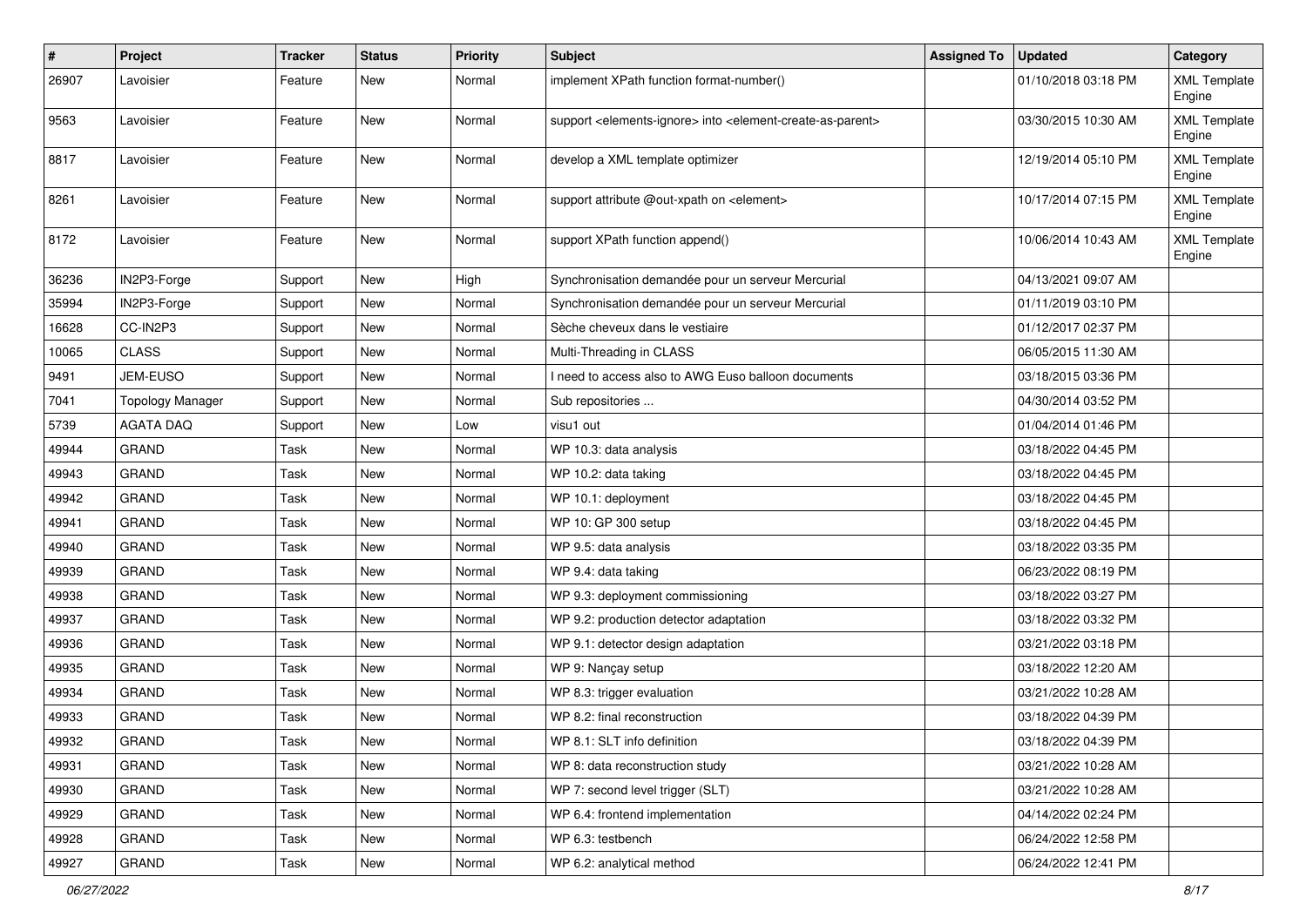| $\sharp$ | Project      | Tracker | <b>Status</b> | <b>Priority</b> | <b>Subject</b>                                         | <b>Assigned To</b> | <b>Updated</b>      | Category |
|----------|--------------|---------|---------------|-----------------|--------------------------------------------------------|--------------------|---------------------|----------|
| 49926    | <b>GRAND</b> | Task    | New           | Normal          | WP 6.1: neuronal network method                        |                    | 03/21/2022 01:40 PM |          |
| 49925    | <b>GRAND</b> | Task    | New           | Normal          | WP 6: first level trigger (FLT)                        |                    | 03/21/2022 10:28 AM |          |
| 49924    | GRAND        | Task    | New           | Normal          | WP 5.2: noise event selection                          |                    | 03/18/2022 05:13 PM |          |
| 49923    | <b>GRAND</b> | Task    | New           | Normal          | WP 5.5: EAS selection                                  |                    | 03/18/2022 05:13 PM |          |
| 49922    | <b>GRAND</b> | Task    | New           | Normal          | WP 5.4: reconstruction                                 |                    | 03/18/2022 05:13 PM |          |
| 49921    | <b>GRAND</b> | Task    | New           | Normal          | WP 5.3: calibration                                    |                    | 03/18/2022 05:13 PM |          |
| 49919    | <b>GRAND</b> | Task    | New           | Normal          | WP 5.1: data taking                                    |                    | 03/18/2022 05:13 PM |          |
| 49918    | <b>GRAND</b> | Task    | New           | Normal          | WP 5: GP 13/100 experimental DB analysis               |                    | 03/18/2022 05:13 PM |          |
| 49917    | <b>GRAND</b> | Task    | New           | Normal          | WP 4.2: validation                                     |                    | 03/18/2022 03:08 PM |          |
| 49916    | <b>GRAND</b> | Task    | New           | Normal          | WP 4.1: production, storing & management               |                    | 03/18/2022 03:06 PM |          |
| 49915    | <b>GRAND</b> | Task    | New           | Normal          | WP 4: Creating GRAND simulation                        |                    | 03/18/2022 12:20 AM |          |
| 49914    | <b>GRAND</b> | Task    | New           | Normal          | WP 3.4: code distribution, software env.               |                    | 06/24/2022 01:41 PM |          |
| 49912    | <b>GRAND</b> | Task    | New           | Normal          | WP 3.3: manage software infra : CI, quality, DB engine |                    | 03/18/2022 03:03 PM |          |
| 49911    | <b>GRAND</b> | Task    | New           | Normal          | WP 3.2: calibration monotoring DB                      |                    | 03/18/2022 05:13 PM |          |
| 49910    | GRAND        | Task    | New           | Normal          | WP 3.1: manage data event DB                           |                    | 06/24/2022 01:55 PM |          |
| 49909    | GRAND        | Task    | New           | Normal          | WP 3: software infra and database                      |                    | 06/24/2022 01:48 PM |          |
| 49906    | <b>GRAND</b> | Task    | New           | Normal          | WP 1.1: finance                                        |                    | 03/18/2022 05:13 PM |          |
| 49905    | <b>GRAND</b> | Task    | New           | Normal          | WP 1: GRAND management                                 |                    | 03/18/2022 05:13 PM |          |
| 49904    | <b>GRAND</b> | Task    | New           | Normal          | WP 2.9: detector monotoring                            |                    | 03/18/2022 05:13 PM |          |
| 49903    | <b>GRAND</b> | Task    | New           | Normal          | WP 2.8: detector calibration                           |                    | 03/18/2022 05:13 PM |          |
| 49901    | <b>GRAND</b> | Task    | New           | Normal          | WP 2.6: common tools                                   |                    | 03/18/2022 05:13 PM |          |
| 49900    | <b>GRAND</b> | Task    | New           | Normal          | WP 2.5: reconstruction method                          |                    | 03/18/2022 02:57 PM |          |
| 49899    | <b>GRAND</b> | Task    | New           | Normal          | WP 2.4: antenna network simulation                     |                    | 06/24/2022 02:48 PM |          |
| 49898    | <b>GRAND</b> | Task    | New           | Normal          | WP 2.3: unit detector modeling and coding              |                    | 06/24/2022 02:11 PM |          |
| 49897    | <b>GRAND</b> | Task    | New           | Normal          | WP 2.2: input output format fie                        |                    | 03/18/2022 12:22 AM |          |
| 49896    | <b>GRAND</b> | Task    | New           | Normal          | WP 2.1: software architecture and optimization         |                    | 03/18/2022 05:13 PM |          |
| 49895    | <b>GRAND</b> | Task    | New           | Normal          | WP 2: GRANDLIB modelization and software               |                    | 06/24/2022 02:48 PM |          |
| 49890    | PyROS        | Task    | New           | Normal          | Global Start & Stop (safe)                             |                    | 03/16/2022 04:52 PM |          |
| 49889    | PyROS        | Task    | New           | Normal          | Backup                                                 |                    | 03/16/2022 04:49 PM |          |
| 49888    | PyROS        | Task    | New           | Normal          | Firewall                                               |                    | 03/16/2022 04:48 PM |          |
| 49887    | <b>PyROS</b> | Task    | New           | Normal          | Hardware                                               |                    | 03/16/2022 04:47 PM |          |
| 49886    | PyROS        | Task    | New           | Normal          | System watch (Nagios, )                                |                    | 03/16/2022 04:47 PM |          |
| 49885    | PyROS        | Task    | New           | Normal          | Network                                                |                    | 03/16/2022 04:46 PM |          |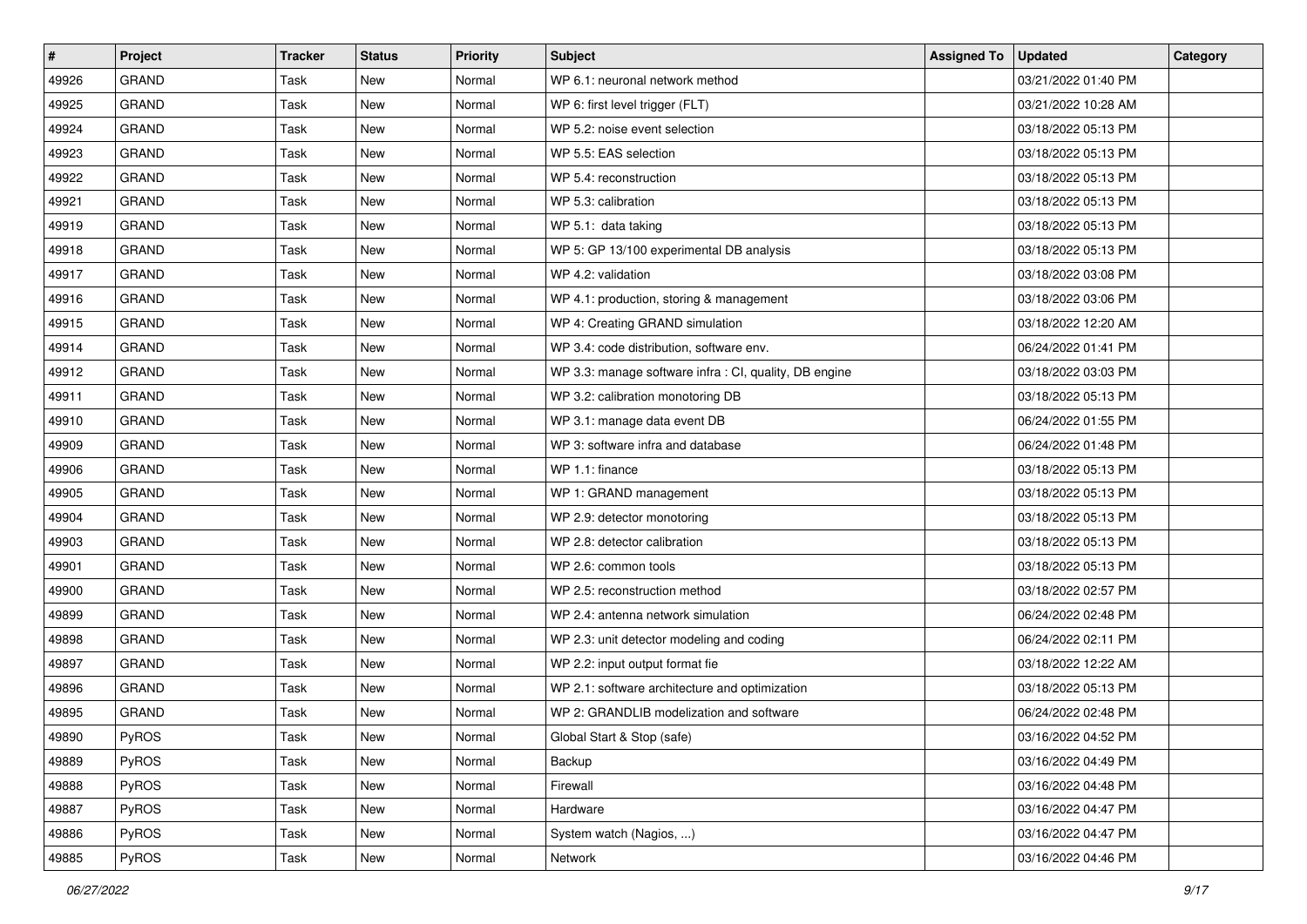| $\sharp$ | Project      | <b>Tracker</b> | <b>Status</b> | <b>Priority</b> | <b>Subject</b>                                                                                                                        | <b>Assigned To</b> | <b>Updated</b>      | Category |
|----------|--------------|----------------|---------------|-----------------|---------------------------------------------------------------------------------------------------------------------------------------|--------------------|---------------------|----------|
| 49878    | PyROS        | Task           | New           | Normal          | SF02-SCP integration - Lancement auto de l'agent de gestion du<br>SP lifecycle                                                        |                    | 03/16/2022 10:37 AM |          |
| 49876    | PyROS        | Task           | New           | Normal          | Guitastro integration                                                                                                                 |                    | 03/16/2022 07:28 AM |          |
| 49875    | <b>PyROS</b> | Task           | New           | Normal          | (classic) Installation Guitastro & dependencies                                                                                       |                    | 03/16/2022 07:27 AM |          |
| 49874    | PyROS        | Task           | New           | Normal          | (docker) Installation Guitastro & dependencies                                                                                        |                    | 03/16/2022 07:26 AM |          |
| 49872    | <b>PyROS</b> | Task           | New           | Normal          | Restauration de la config par défaut                                                                                                  |                    | 03/15/2022 11:10 PM |          |
| 49871    | PyROS        | Task           | <b>New</b>    | Normal          | Config par défaut (à définir)                                                                                                         |                    | 03/15/2022 11:11 PM |          |
| 49870    | PyROS        | Task           | New           | Normal          | Config générale : logo, pagination, couleurs, options générales,<br>options par feature,                                              |                    | 03/15/2022 11:11 PM |          |
| 49543    | PyROS        | Task           | New           | Normal          | Users View (list & 1)                                                                                                                 |                    | 02/23/2022 06:06 PM |          |
| 49262    | PyROS        | Task           | In progress   | Normal          | Sequence Validation                                                                                                                   |                    | 02/03/2022 02:50 PM |          |
| 49253    | PyROS        | Task           | New           | Normal          | READ 1 & list                                                                                                                         |                    | 02/21/2022 03:21 PM |          |
| 49252    | PyROS        | Task           | New           | Normal          | <b>WEB FORM</b>                                                                                                                       |                    | 02/17/2022 01:59 PM |          |
| 49250    | PyROS        | Task           | New           | Normal          | <b>CREATE/UPDATE Sequence</b>                                                                                                         |                    | 02/23/2022 12:02 PM |          |
| 49249    | PyROS        | Task           | In progress   | Normal          | General Menu for this feature                                                                                                         |                    | 02/03/2022 09:39 AM |          |
| 49247    | PyROS        | Task           | New           | Normal          | State diagram (doc)                                                                                                                   |                    | 02/03/2022 09:34 AM |          |
| 49246    | PyROS        | Task           | New           | Normal          | Sequence Lifecycle (status)                                                                                                           |                    | 02/03/2022 09:34 AM |          |
| 49210    | PyROS        | Task           | New           | Normal          | <b>CONFIGURATION GENERALE</b>                                                                                                         |                    | 03/15/2022 11:11 PM |          |
| 49157    | <b>PyROS</b> | Task           | New           | Normal          | Super Super Agent qui surveille l'ensemble des super agents sur<br>chaque noeud (?)                                                   |                    | 01/31/2022 12:12 PM |          |
| 49156    | PyROS        | Task           | New           | Normal          | Super Agent qui démarre et stoppe les autres agents, et surveille<br>leur bonne santé (les relance si besoin) => sur chaque noeud (?) |                    | 01/31/2022 12:12 PM |          |
| 49155    | PyROS        | Task           | <b>New</b>    | Normal          | Architecture décentralisée en plusieurs noeuds (communication via<br>BD)                                                              |                    | 01/31/2022 12:09 PM |          |
| 49152    | <b>PyROS</b> | Task           | <b>New</b>    | Normal          | RUN/EXEC - Start & Stop software (et Agents)                                                                                          |                    | 05/24/2022 02:55 PM |          |
| 49151    | PyROS        | Task           | New           | Normal          | Script central (pyros.py)                                                                                                             |                    | 01/31/2022 11:36 AM |          |
| 49149    | <b>PyROS</b> | Task           | New           | High            | SCRIPT RUN (PYROS/pyros.py) (uniquement pour la partie<br>execution)                                                                  |                    | 05/24/2022 02:55 PM |          |
| 49136    | PyROS        | Task           | New           | Normal          | GF04-SECU - Logging integration                                                                                                       |                    | 01/29/2022 12:54 AM |          |
| 49135    | PyROS        | Task           | New           | Normal          | SF15-SST integration                                                                                                                  |                    | 01/29/2022 12:48 AM |          |
| 49134    | PyROS        | Task           | New           | Normal          | SF14-OBC integration                                                                                                                  |                    | 01/29/2022 12:52 AM |          |
| 49133    | PyROS        | Task           | New           | Normal          | SF13-IAF integration                                                                                                                  |                    | 01/29/2022 12:47 AM |          |
| 49132    | PyROS        | Task           | New           | Normal          | SF12-IAN integration                                                                                                                  |                    | 01/29/2022 12:48 AM |          |
| 49131    | PyROS        | Task           | New           | Normal          | SF11-IPC integration                                                                                                                  |                    | 01/29/2022 12:46 AM |          |
| 49130    | PyROS        | Task           | New           | Normal          | SF10-CAL integration                                                                                                                  |                    | 01/29/2022 12:46 AM |          |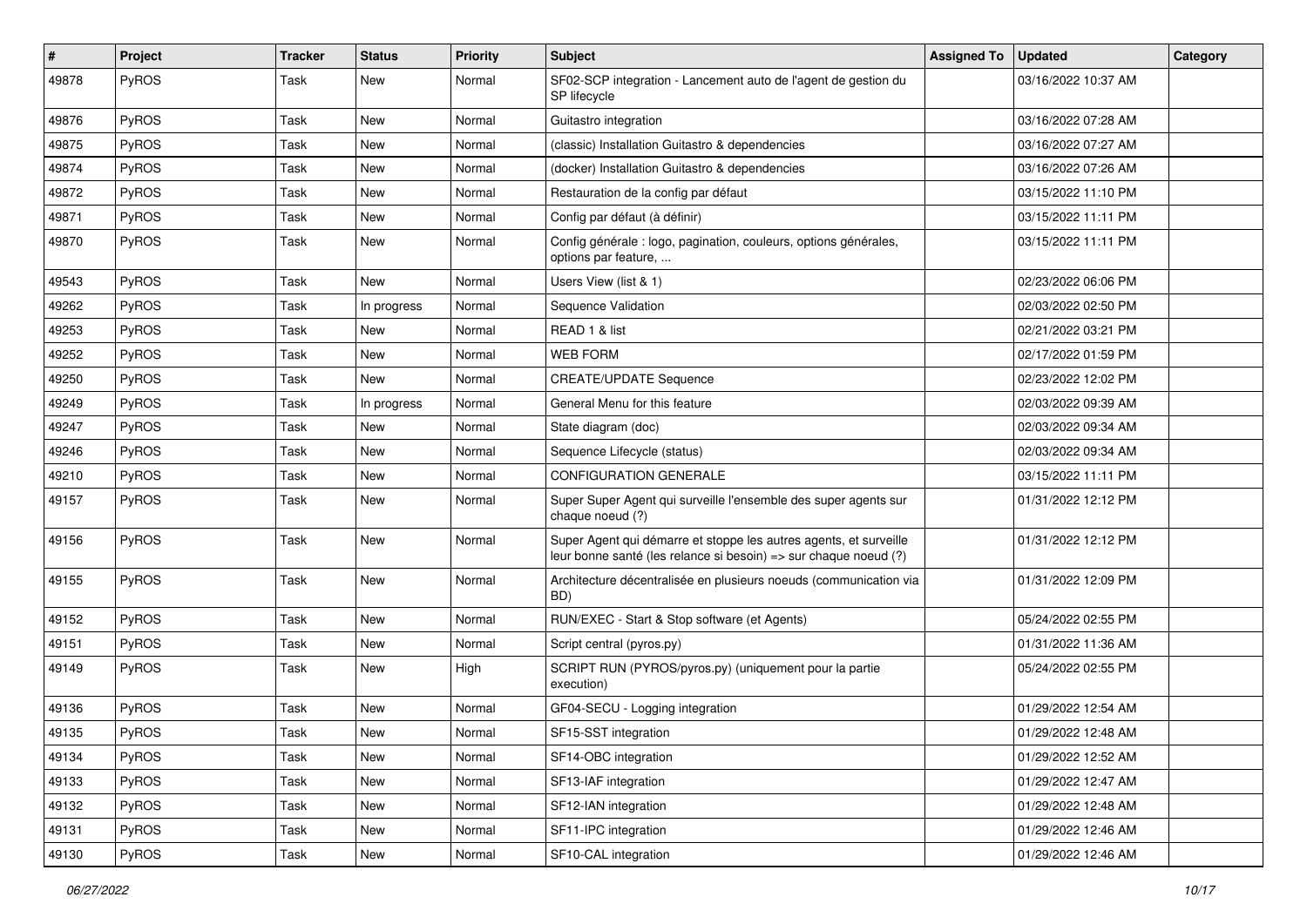| $\#$  | Project   | <b>Tracker</b> | <b>Status</b> | <b>Priority</b> | Subject                                                                                          | <b>Assigned To</b> | <b>Updated</b>      | Category |
|-------|-----------|----------------|---------------|-----------------|--------------------------------------------------------------------------------------------------|--------------------|---------------------|----------|
| 49129 | PyROS     | Task           | New           | Normal          | SF09-CMC integration                                                                             |                    | 01/29/2022 12:46 AM |          |
| 49128 | PyROS     | Task           | New           | Normal          | SF08-EXE integration                                                                             |                    | 01/29/2022 12:45 AM |          |
| 49127 | PyROS     | Task           | New           | Normal          | SF07-PLN integration                                                                             |                    | 01/29/2022 12:45 AM |          |
| 49126 | PyROS     | Task           | New           | Normal          | SF06-ALR integration                                                                             |                    | 01/29/2022 12:45 AM |          |
| 49125 | PyROS     | Task           | <b>New</b>    | Normal          | SF05-SEQ integration                                                                             |                    | 03/15/2022 11:03 PM |          |
| 49124 | PyROS     | Task           | New           | Normal          | SF04-SPV integration                                                                             |                    | 01/29/2022 12:44 AM |          |
| 49123 | PyROS     | Task           | <b>New</b>    | Normal          | SF03-ENV integration                                                                             |                    | 01/29/2022 12:50 AM |          |
| 49122 | PyROS     | Task           | New           | Normal          | SF02-SCP integration                                                                             |                    | 01/29/2022 12:50 AM |          |
| 49121 | PyROS     | Task           | New           | Normal          | SF01-USR integration                                                                             |                    | 01/29/2022 12:50 AM |          |
| 49120 | PyROS     | Task           | New           | Normal          | General Design (structure, design, responsive, CSS)                                              |                    | 01/29/2022 12:50 AM |          |
| 48307 | PyROS     | Task           | New           | Normal          | Send, Receive, and Process Commands (Agent <= > Agent)                                           |                    | 12/14/2021 02:57 PM |          |
| 48290 | PyROS     | Task           | New           | Normal          | Auto mode                                                                                        |                    | 12/14/2021 12:35 PM |          |
| 48289 | PyROS     | Task           | New           | Normal          | Entity (AgentDevice class)                                                                       |                    | 12/14/2021 12:32 PM |          |
| 48288 | PyROS     | Task           | New           | Normal          | Entity (DeviceController class)                                                                  |                    | 12/14/2021 12:31 PM |          |
| 48287 | PyROS     | Task           | New           | Normal          | cRuD (only Read & Delete) - View (& Kill) currently running Agents                               |                    | 12/14/2021 12:26 PM |          |
| 48286 | PyROS     | Task           | New           | Normal          | Lancement auto et gestion des éventuels AgentDevices associés                                    |                    | 12/14/2021 12:22 PM |          |
| 48285 | PyROS     | Task           | New           | Normal          | Lancement auto et gestion du DeviceController associé                                            |                    | 12/14/2021 12:22 PM |          |
| 48284 | PyROS     | Task           | New           | Normal          | Lancement auto et gestion des Components associés (qui sont<br>aussi des DeviceController)       |                    | 12/14/2021 12:20 PM |          |
| 48280 | PyROS     | Task           | New           | Normal          | Agent dérivé de l'Agent général (ex: AgentA, AgentB, AgentC, ou<br>AgentM pour le envmonitoring) |                    | 12/14/2021 03:00 PM |          |
| 48279 | PyROS     | Task           | New           | Normal          | General LOGGING (fichiers texte, écran en mode debug)                                            |                    | 03/16/2022 04:45 PM |          |
| 48278 | PyROS     | Task           | New           | High            | AGENT général (dont dépendent tous les agents et<br>AgentDevices)                                |                    | 01/29/2022 01:05 AM |          |
| 48276 | PyROS     | Task           | New           | Normal          | Scripts d'installation docker                                                                    |                    | 12/14/2021 11:44 AM |          |
| 48275 | PyROS     | Task           | New           | Normal          | version PROD TNC Nouvelle Calédonie - instance docker de<br>production sur site final            |                    | 12/14/2021 11:42 AM |          |
| 48274 | PyROS     | Task           | New           | Normal          | version TEST TNC France - instance docker de test en France                                      |                    | 12/14/2021 11:42 AM |          |
| 48273 | PyROS     | Task           | New           | Normal          | version DEV guitalens - instance docker sur serveur guitalens                                    |                    | 12/14/2021 11:46 AM |          |
| 48271 | PyROS     | Task           | New           | High            | CLASSIC installation (with venv)                                                                 |                    | 03/16/2022 07:27 AM |          |
| 48270 | PyROS     | Task           | New           | Normal          | SCRIPT INSTALL/UPDATE (PYROS/pyros.py) (uniquement pour<br>la partie install & update)           |                    | 02/23/2022 05:57 PM |          |
| 48223 | LabInvent | Task           | New           | Normal          | instance perso (docker)                                                                          |                    | 12/13/2021 11:08 AM |          |
| 48222 | LabInvent | Task           | New           | Normal          | (NEW func) Gérer Suivi d'un User                                                                 |                    | 12/13/2021 10:39 AM |          |
| 48005 | LabInvent | Task           | New           | Normal          | <b>Bugfix toutes les Deprecated Errors</b>                                                       |                    | 12/06/2021 02:37 PM |          |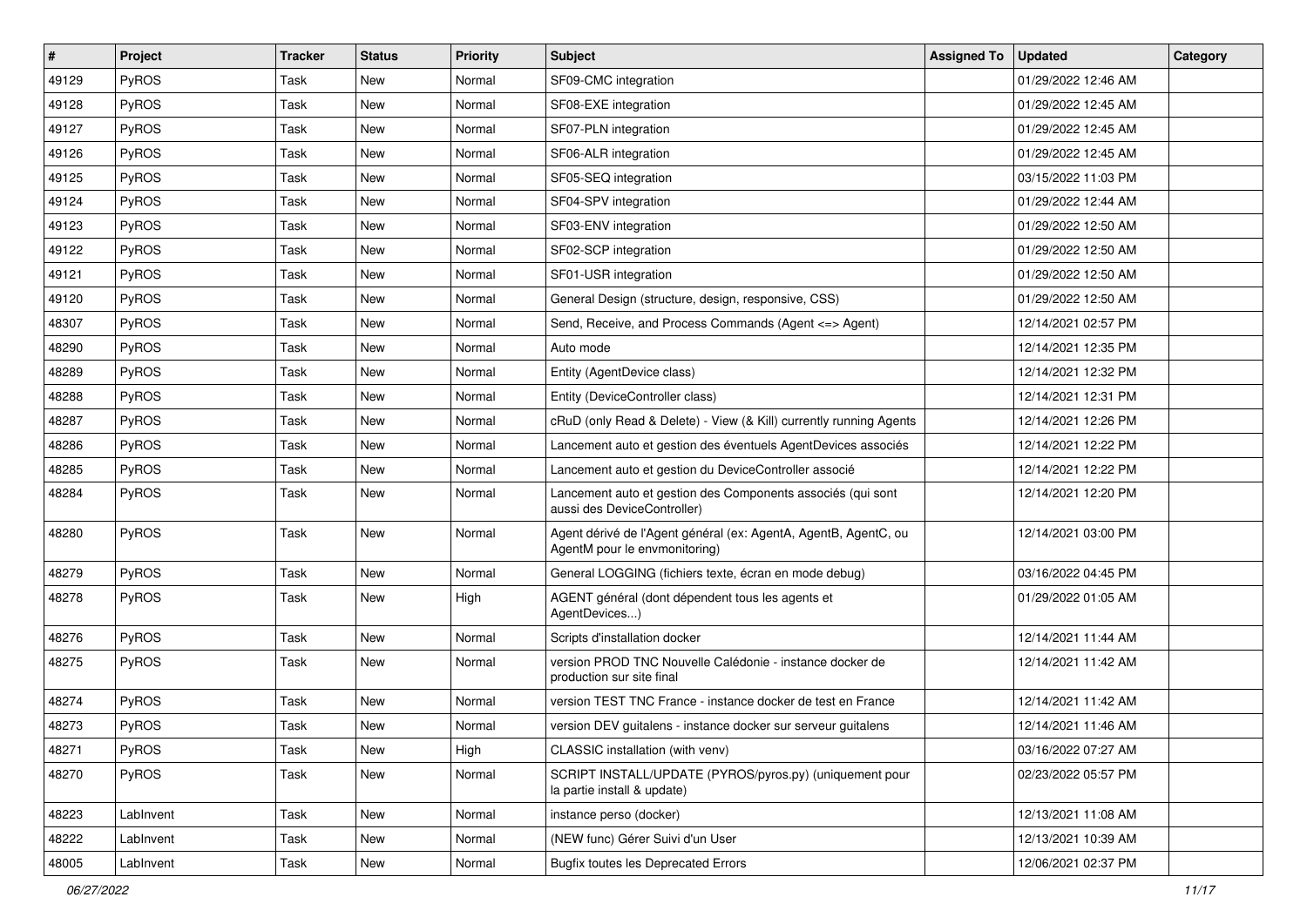| $\vert$ # | Project   | <b>Tracker</b> | <b>Status</b> | <b>Priority</b> | <b>Subject</b>                                                                            | <b>Assigned To</b> | <b>Updated</b>      | Category |
|-----------|-----------|----------------|---------------|-----------------|-------------------------------------------------------------------------------------------|--------------------|---------------------|----------|
| 47966     | LabInvent | Task           | New           | Normal          | Ajouter test Commande (avec devis joint)                                                  |                    | 11/30/2021 04:17 PM |          |
| 47962     | LabInvent | Task           | New           | Urgent          | (IRAP only) re-install inventirap avec php7                                               |                    | 11/30/2021 03:17 PM |          |
| 47960     | LabInvent | Task           | New           | Immediate       | <b>CHAMPS</b>                                                                             |                    | 01/19/2022 03:51 PM |          |
| 47959     | LabInvent | Task           | New           | Normal          | *** F - ENTITY - Fournisseurs                                                             |                    | 11/30/2021 12:57 PM |          |
| 47958     | LabInvent | Task           | New           | Normal          | delete (generic)                                                                          |                    | 11/30/2021 12:47 PM |          |
| 47954     | LabInvent | Task           | New           | Normal          | 1 - CREATED                                                                               |                    | 11/30/2021 01:27 PM |          |
| 47953     | LabInvent | Task           | <b>New</b>    | Normal          | 2a - TOBEORDERED (optionnel)                                                              |                    | 11/30/2021 01:27 PM |          |
| 47952     | LabInvent | Task           | New           | High            | Ecran d'accueil à restructurer                                                            |                    | 11/30/2021 03:43 PM |          |
| 47950     | LabInvent | Task           | New           | Normal          | DB complète à mettre à jour                                                               |                    | 11/30/2021 12:26 PM |          |
| 47947     | LabInvent | Task           | New           | High            | docker only                                                                               |                    | 12/13/2021 11:07 AM |          |
| 47946     | LabInvent | Task           | New           | Normal          | classic only                                                                              |                    | 12/03/2021 09:50 AM |          |
| 47945     | LabInvent | Task           | New           | Normal          | ALL                                                                                       |                    | 11/30/2021 12:23 PM |          |
| 47942     | LabInvent | Task           | New           | High            | index (generic)                                                                           |                    | 11/30/2021 03:48 PM |          |
| 47937     | LabInvent | Task           | New           | High            | Read (index & view) (generic ?)                                                           |                    | 11/30/2021 03:48 PM |          |
| 47936     | LabInvent | Task           | New           | High            | 3-4 - TBO & ARCHIVED                                                                      |                    | 11/30/2021 03:43 PM |          |
| 47935     | LabInvent | Task           | New           | Normal          | 2b - VALIDATED                                                                            |                    | 11/30/2021 01:27 PM |          |
| 47934     | LabInvent | Task           | New           | High            | LIFECYCLE (Status) : CREATED => (TBO) => VALIDATED =><br>TBA $\equiv$ ARCHIVED            |                    | 11/30/2021 03:43 PM |          |
| 47930     | LabInvent | Task           | New           | Normal          | *** F - ENTITY - QrCode                                                                   |                    | 11/30/2021 01:26 PM |          |
| 47927     | LabInvent | Task           | <b>New</b>    | High            | A gérer via fichier conf YAML                                                             |                    | 11/30/2021 03:47 PM |          |
| 47926     | LabInvent | Task           | New           | High            | Instance DEMO docker - à installer sur hyp2 puis sur VM pweb3                             |                    | 12/13/2021 11:07 AM |          |
| 47925     | LabInvent | Task           | New           | Normal          | (après cakephp v4) Passer à Php 8                                                         |                    | 11/30/2021 11:48 AM |          |
| 47924     | LabInvent | Task           | New           | Normal          | (après 3.9) Passer à v4                                                                   |                    | 11/30/2021 11:48 AM |          |
| 47922     | LabInvent | Task           | New           | Immediate       | Passer directement à v3.LAST (3.10.1)                                                     |                    | 12/02/2021 04:45 PM |          |
| 47914     | LabInvent | Task           | New           | High            | index (generic)                                                                           |                    | 11/30/2021 03:50 PM |          |
| 47913     | LabInvent | Task           | New           | Normal          | ROLES (profils)                                                                           |                    | 11/30/2021 01:39 PM |          |
| 47912     | LabInvent | Task           | New           | High            | (VUE) Elements et Helper                                                                  |                    | 11/30/2021 03:51 PM |          |
| 47911     | LabInvent | Task           | New           | Normal          | Create/Update (add_edit generic)                                                          |                    | 11/30/2021 11:04 AM |          |
| 47907     | LabInvent | Task           | New           | Normal          | *** F - Config YAML (champs materiels) : champs obligatoires,<br>recommandés, ou readonly |                    | 11/30/2021 01:25 PM |          |
| 47906     | LabInvent | Task           | New           | Urgent          | Champs virtuels                                                                           |                    | 11/30/2021 03:50 PM |          |
| 47905     | LabInvent | Task           | New           | Urgent          | Read (index & view) (generic)                                                             |                    | 12/01/2021 11:21 AM |          |
| 47903     | LabInvent | Task           | New           | Urgent          | Rappels automatiques pour les suivis récurrents (périodiques)                             |                    | 12/01/2021 11:17 AM |          |
| 47901     | LabInvent | Task           | New           | Urgent          | Read (view & index)                                                                       |                    | 12/01/2021 11:17 AM |          |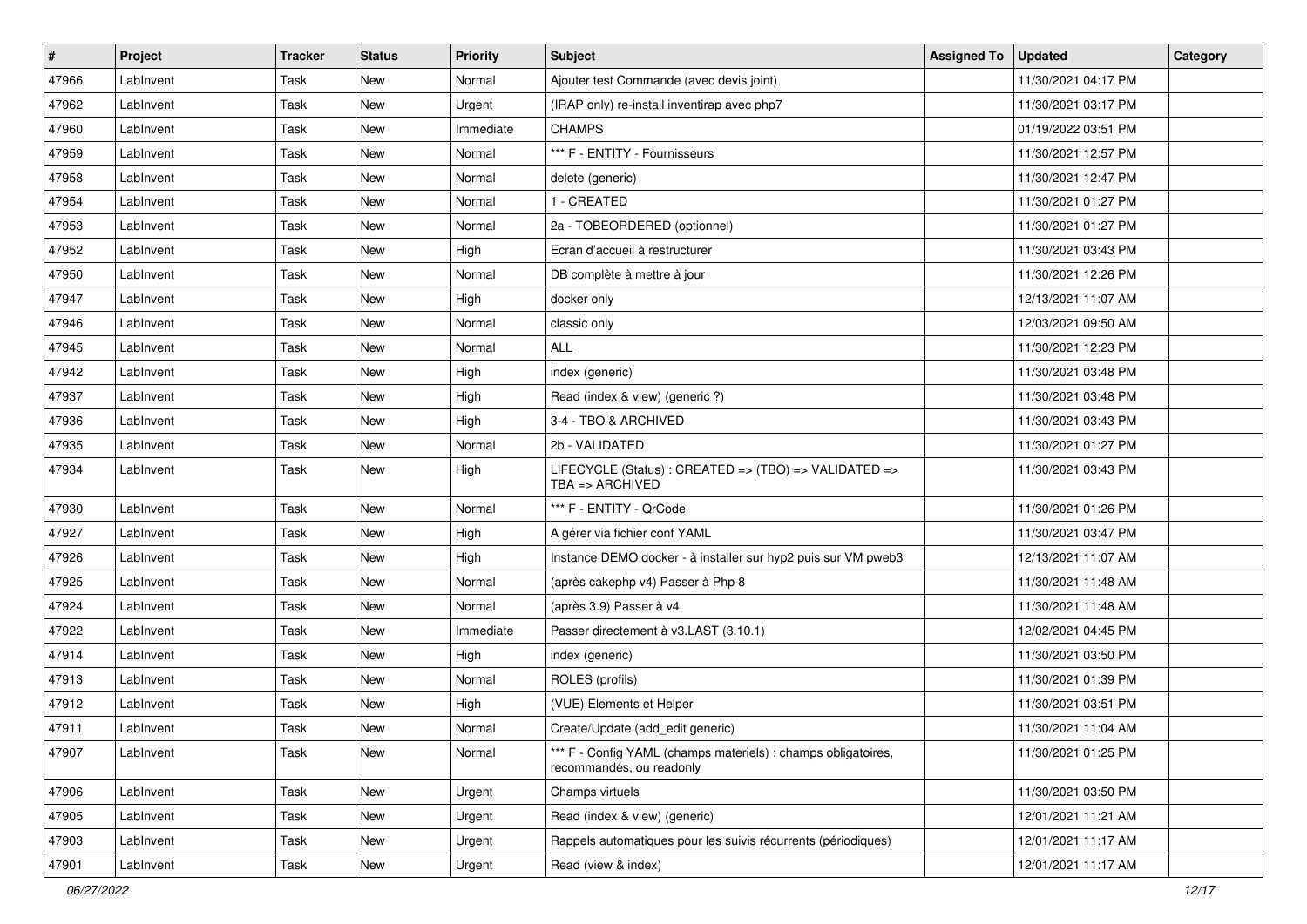| #     | Project   | Tracker | <b>Status</b> | <b>Priority</b> | Subject                                                          | <b>Assigned To</b> | <b>Updated</b>      | Category |
|-------|-----------|---------|---------------|-----------------|------------------------------------------------------------------|--------------------|---------------------|----------|
| 47899 | LabInvent | Task    | New           | Urgent          | view (generic)                                                   |                    | 12/01/2021 11:21 AM |          |
| 47897 | LabInvent | Task    | New           | High            | *** F - Stats (Users)                                            |                    | 11/30/2021 03:48 PM |          |
| 47893 | LabInvent | Task    | New           | Normal          | Views                                                            |                    | 11/30/2021 01:21 PM |          |
| 47890 | LabInvent | Task    | New           | High            | Commander (demande achat)                                        |                    | 01/19/2022 03:48 PM |          |
| 47889 | LabInvent | Task    | New           | Normal          | Changer statut - setStatusTo*()                                  |                    | 11/30/2021 01:19 PM |          |
| 47886 | LabInvent | Task    | New           | Urgent          | Notifications                                                    |                    | 11/30/2021 03:45 PM |          |
| 47885 | LabInvent | Task    | New           | Normal          | filtrage (voir formulaire index)                                 |                    | 11/30/2021 01:30 PM |          |
| 47884 | LabInvent | Task    | New           | High            | partitionnement par Site (besoin IP2I/LMA)                       |                    | 11/30/2021 03:43 PM |          |
| 47883 | LabInvent | Task    | New           | Normal          | formulaire de recherche multi-critères                           |                    | 11/30/2021 01:30 PM |          |
| 47882 | LabInvent | Task    | New           | High            | Delete - delete                                                  |                    | 11/30/2021 03:42 PM |          |
| 47881 | LabInvent | Task    | New           | High            | Read - view                                                      |                    | 11/30/2021 03:42 PM |          |
| 47880 | LabInvent | Task    | New           | Normal          | Read - index                                                     |                    | 11/30/2021 01:16 PM |          |
| 47879 | LabInvent | Task    | New           | High            | Create/Update - add_edit                                         |                    | 11/30/2021 03:42 PM |          |
| 47878 | LabInvent | Task    | New           | High            | Autres                                                           |                    | 11/30/2021 03:44 PM |          |
| 47877 | LabInvent | Task    | New           | High            | find (search)                                                    |                    | 11/30/2021 03:43 PM |          |
| 47876 | LabInvent | Task    | New           | High            | CRUD                                                             |                    | 11/30/2021 03:42 PM |          |
| 47874 | LabInvent | Task    | New           | Urgent          | <b>Stats</b>                                                     |                    | 11/30/2021 03:44 PM |          |
| 47873 | LabInvent | Task    | New           | Normal          | Model (Entity & Table)                                           |                    | 12/01/2021 09:37 AM |          |
| 47872 | LabInvent | Task    | New           | High            | Actions & Vues                                                   |                    | 11/30/2021 03:42 PM |          |
| 47871 | LabInvent | Task    | New           | Normal          | Autorisations                                                    |                    | 11/30/2021 01:29 PM |          |
| 47870 | LabInvent | Task    | New           | Normal          | Tests (Materiels)                                                |                    | 11/30/2021 03:38 PM |          |
| 47868 | LabInvent | Task    | New           | Normal          | *** F - Super Entité (AppController, AppTable)                   |                    | 11/30/2021 01:34 PM |          |
| 47867 | LabInvent | Task    | New           | High            | *** F - Autorisations (Users)                                    |                    | 11/30/2021 03:47 PM |          |
| 47447 | PyROS     | Task    | New           | Normal          | (F05) ACTIONS (CRUD), VIEWS, and AUTHORIZATIONS                  |                    | 02/23/2022 10:45 AM |          |
| 47446 | PyROS     | Task    | New           | Normal          | <b>DOSSIER SSI</b>                                               |                    | 10/11/2021 11:32 AM |          |
| 47445 | PyROS     | Task    | New           | Normal          | CAHIER DE RECETTE (NC)                                           |                    | 10/11/2021 11:31 AM |          |
| 47444 | PyROS     | Task    | New           | Normal          | MANUELS UTILISATION, INSTALLATION, ET MAINTENANCE                |                    | 10/11/2021 11:31 AM |          |
| 47443 | PyROS     | Task    | New           | Normal          | RAPPORT DES TESTS & VALIDATIONS (application du plan de<br>test) |                    | 10/11/2021 11:31 AM |          |
| 47442 | PyROS     | Task    | New           | Normal          | PLAN DE TESTS ET DE VALIDATIONS                                  |                    | 10/11/2021 11:33 AM |          |
| 47441 | PyROS     | Task    | New           | Normal          | DOSSIER DE DÉFINITION                                            |                    | 10/11/2021 11:32 AM |          |
| 47440 | PyROS     | Task    | New           | Normal          | <b>LIVRABLES</b>                                                 |                    | 10/11/2021 11:29 AM |          |
| 47439 | PyROS     | Task    | New           | Normal          | PA et PK CNES                                                    |                    | 01/31/2022 11:29 AM |          |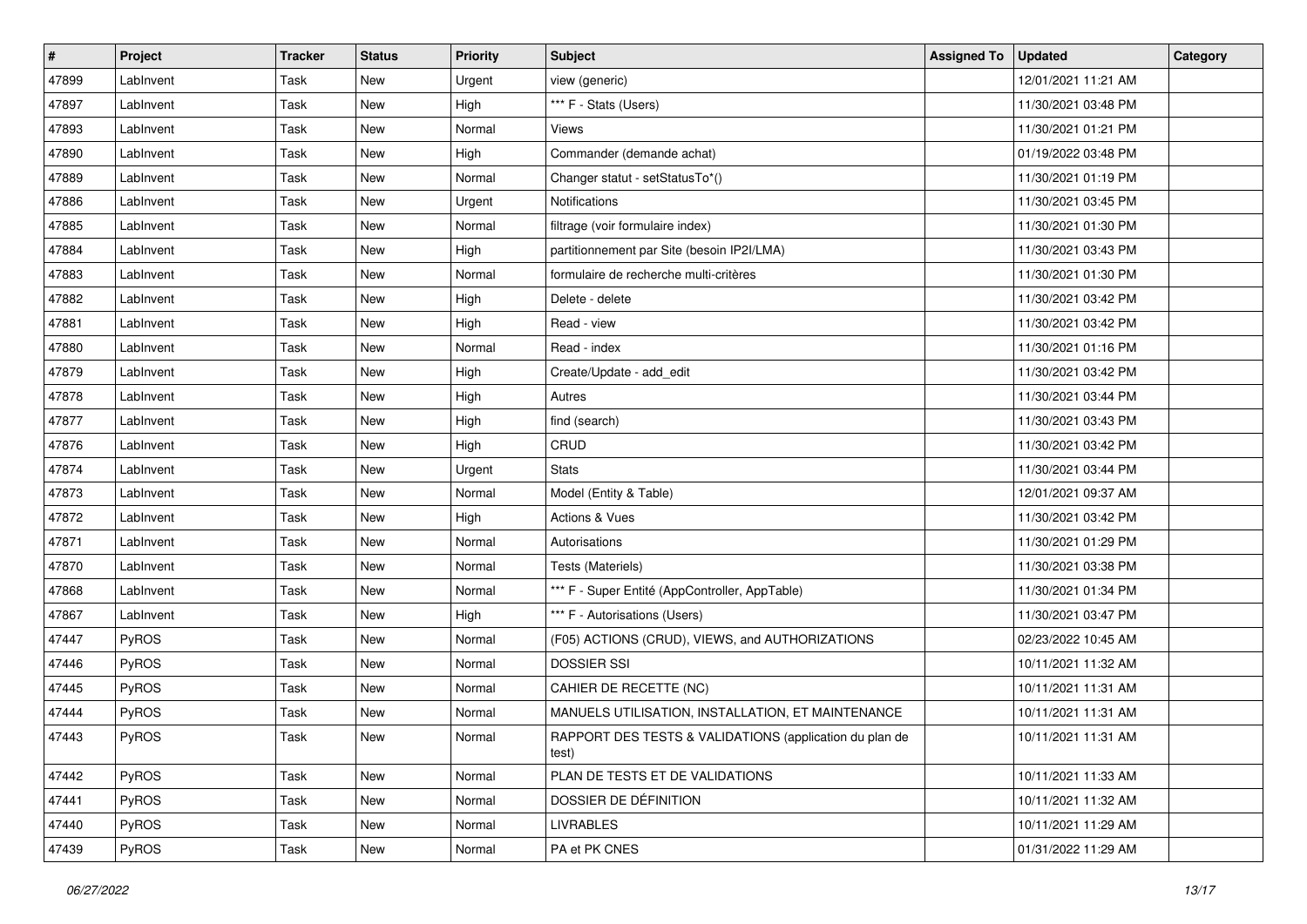| #     | Project      | <b>Tracker</b> | <b>Status</b> | <b>Priority</b> | <b>Subject</b>                                                                              | <b>Assigned To</b> | <b>Updated</b>      | Category |
|-------|--------------|----------------|---------------|-----------------|---------------------------------------------------------------------------------------------|--------------------|---------------------|----------|
| 47438 | PyROS        | Task           | New           | Normal          | PK5 (2023-06) - Doc LIVRABLES (et Présentations)                                            |                    | 10/11/2021 11:26 AM |          |
| 47437 | PyROS        | Task           | <b>New</b>    | Normal          | PA4.1 (2023-05) - Présentations et Rapport Avancement                                       |                    | 10/11/2021 11:25 AM |          |
| 47436 | PyROS        | Task           | New           | Normal          | PK4 (2023-02) - Doc LIVRABLES (et Présentations)                                            |                    | 10/11/2021 11:23 AM |          |
| 47435 | PyROS        | Task           | New           | Normal          | PA3.2 (2023-02) - Présentations et Rapport Avancement                                       |                    | 10/11/2021 11:22 AM |          |
| 47433 | PyROS        | Task           | New           | Normal          | PA3.1 (2023-01) - Présentations et Rapport Avancement                                       |                    | 10/11/2021 11:22 AM |          |
| 47432 | PyROS        | Task           | New           | Normal          | PK3 (2023-01) - Doc LIVRABLES (et Présentations)                                            |                    | 10/11/2021 11:20 AM |          |
| 47431 | PyROS        | Task           | New           | Normal          | PA2.2 (2022-10) - Présentations et Rapport Avancement                                       |                    | 10/11/2021 11:19 AM |          |
| 47430 | PyROS        | Task           | New           | Normal          | PA2.1 (2022-08) - Présentations et Rapport Avancement                                       |                    | 10/11/2021 11:18 AM |          |
| 47428 | PyROS        | Task           | New           | Normal          | PK2 (2022-06) - Présentations + RA + Doc LIVRABLES                                          |                    | 01/31/2022 11:34 AM |          |
| 47419 | PyROS        | Task           | New           | Normal          | F16 FUNCTIONAL Tests                                                                        |                    | 10/11/2021 10:11 AM |          |
| 47418 | PyROS        | Task           | New           | Normal          | F15 FUNCTIONAL Tests                                                                        |                    | 10/11/2021 10:11 AM |          |
| 47416 | PyROS        | Task           | New           | Normal          | F13 FUNCTIONAL Tests                                                                        |                    | 10/11/2021 10:11 AM |          |
| 47415 | PyROS        | Task           | New           | Normal          | F12 FUNCTIONAL Tests                                                                        |                    | 10/11/2021 10:11 AM |          |
| 47414 | PyROS        | Task           | New           | Normal          | <b>F11 FUNCTIONAL Tests</b>                                                                 |                    | 10/11/2021 10:10 AM |          |
| 47413 | PyROS        | Task           | New           | Normal          | F10 FUNCTIONAL Tests                                                                        |                    | 10/11/2021 10:10 AM |          |
| 47412 | PyROS        | Task           | In progress   | Normal          | F09 Tests                                                                                   |                    | 10/12/2021 03:01 PM |          |
| 47411 | PyROS        | Task           | New           | Normal          | F08 FUNCTIONAL Tests                                                                        |                    | 10/11/2021 10:10 AM |          |
| 47410 | PyROS        | Task           | New           | Normal          | F07 FUNCTIONAL Tests                                                                        |                    | 10/11/2021 10:10 AM |          |
| 47409 | PyROS        | Task           | New           | Normal          | F06 FUNCTIONAL Tests                                                                        |                    | 10/11/2021 10:10 AM |          |
| 47408 | PyROS        | Task           | In progress   | Normal          | F05 Tests                                                                                   |                    | 10/12/2021 03:00 PM |          |
| 47407 | PyROS        | Task           | In progress   | Normal          | F04 Tests                                                                                   |                    | 10/12/2021 03:00 PM |          |
| 47406 | PyROS        | Task           | In progress   | Normal          | F03 Tests                                                                                   |                    | 10/12/2021 03:00 PM |          |
| 47405 | PyROS        | Task           | In progress   | Normal          | F02 Tests                                                                                   |                    | 10/12/2021 02:59 PM |          |
| 47403 | PyROS        | Task           | New           | Normal          | HIGH LEVEL FUNCTION TESTS - Transversal functionalities<br>TESTs involving several features |                    | 10/11/2021 10:08 AM |          |
| 47402 | PyROS        | Task           | New           | Normal          | INTEGRATION TESTS - FEATURES integration tests with each<br>other                           |                    | 10/11/2021 10:07 AM |          |
| 47401 | <b>PyROS</b> | Task           | <b>New</b>    | Normal          | FUNCTIONAL TESTS - Each FEATURE functional tests                                            |                    | 10/11/2021 11:42 AM |          |
| 47393 | PyROS        | Task           | New           | Normal          | Device Config file (cf F14)                                                                 |                    | 12/14/2021 12:33 PM |          |
| 47392 | PyROS        | Task           | New           | Normal          | Device Commands Grammar (Generic & Native)                                                  |                    | 12/14/2021 12:32 PM |          |
| 47391 | PyROS        | Task           | New           | Normal          | Device Simulator (DeviceSimulator)                                                          |                    | 12/14/2021 12:32 PM |          |
| 47390 | PyROS        | Task           | New           | Normal          | Device Agent (AgentDevice) (de type Agent)                                                  |                    | 12/14/2021 12:32 PM |          |
| 47389 | PyROS        | Task           | New           | Normal          | Device Controller (DeviceController)                                                        |                    | 12/14/2021 12:29 PM |          |
| 47388 | PyROS        | Task           | New           | High            | (F14) ENTITIES - definition & implementation - CONFIG FILES                                 |                    | 01/29/2022 01:25 AM |          |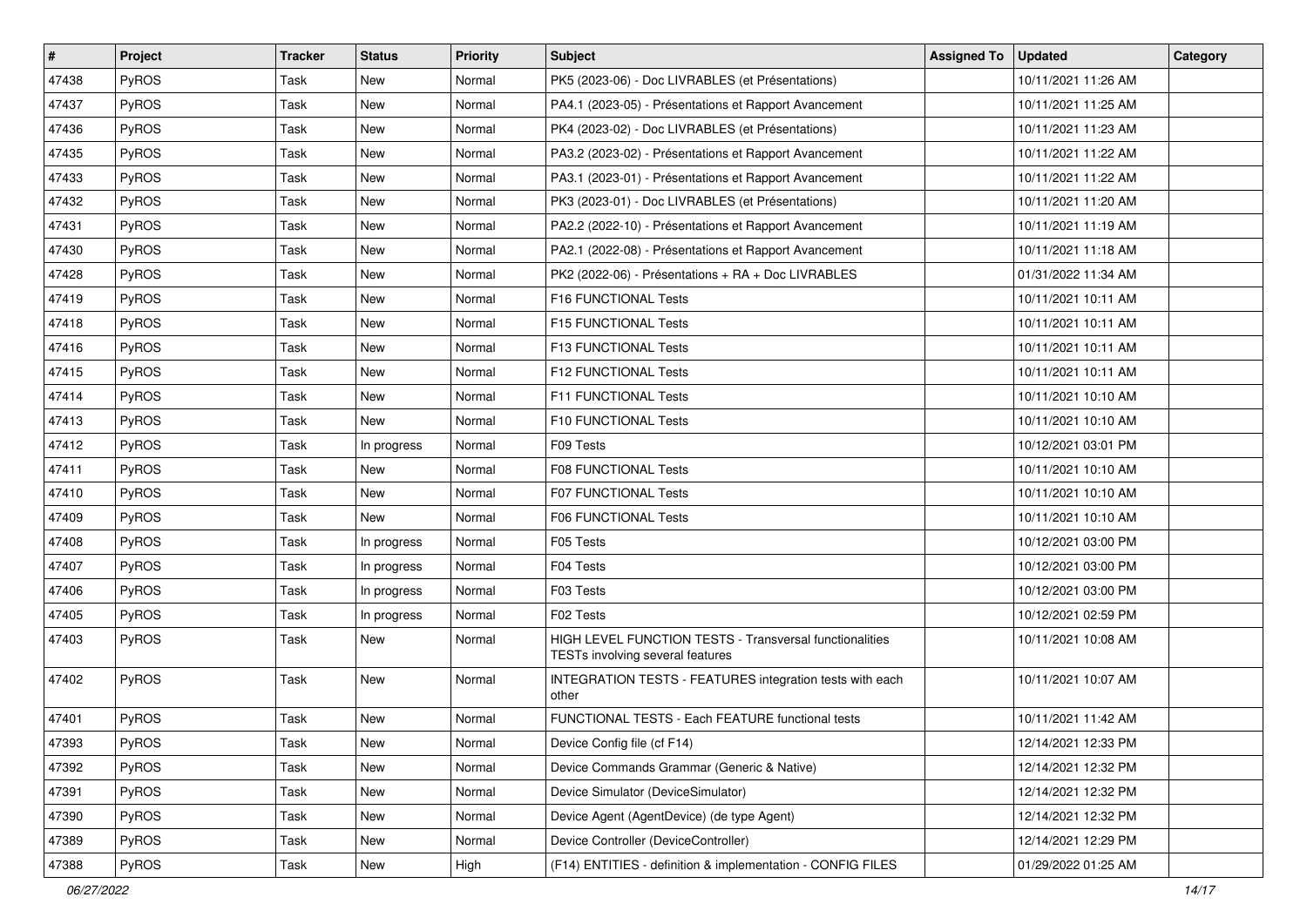| #     | <b>Project</b> | Tracker | <b>Status</b> | <b>Priority</b> | Subject                                                                              | <b>Assigned To</b> | <b>Updated</b>      | Category |
|-------|----------------|---------|---------------|-----------------|--------------------------------------------------------------------------------------|--------------------|---------------------|----------|
| 47387 | PyROS          | Task    | New           | Normal          | (F14) CRUD config                                                                    |                    | 01/29/2022 01:24 AM |          |
| 47386 | PyROS          | Task    | New           | Normal          | (F03) Initial data (fixture)                                                         |                    | 12/15/2021 07:32 AM |          |
| 47375 | <b>PyROS</b>   | Task    | New           | Normal          | Association quota SP                                                                 |                    | 10/11/2021 10:37 AM |          |
| 46790 | PyROS          | Task    | New           | Normal          | F16 - EXIGENCES satisfaites (+ tests mis à jour)                                     |                    | 09/14/2021 02:47 PM |          |
| 46789 | PyROS          | Task    | New           | Normal          | F15 - EXIGENCES satisfaites (+ tests mis à jour)                                     |                    | 09/14/2021 02:47 PM |          |
| 46788 | PyROS          | Task    | New           | Normal          | (F14) EXIGENCES satisfaites (+ tests mis à jour)                                     |                    | 01/29/2022 01:24 AM |          |
| 46787 | PyROS          | Task    | New           | Normal          | (F09) REQUIREMENTS validated (+ tests udpated)                                       |                    | 12/14/2021 12:18 PM |          |
| 46786 | <b>PyROS</b>   | Task    | New           | Normal          | F08 - EXIGENCES satisfaites (+ tests mis à jour)                                     |                    | 09/14/2021 02:45 PM |          |
| 46785 | PyROS          | Task    | New           | Normal          | F07 - EXIGENCES satisfaites (+ tests mis à jour)                                     |                    | 09/14/2021 02:44 PM |          |
| 46783 | PyROS          | Task    | New           | Normal          | F04 - EXIGENCES satisfaites (+ tests mis à jour)                                     |                    | 09/14/2021 02:43 PM |          |
| 46782 | PyROS          | Task    | New           | Normal          | F03 - EXIGENCES satisfaites (+ tests mis à jour)                                     |                    | 09/14/2021 02:43 PM |          |
| 46781 | PyROS          | Task    | New           | Normal          | (F02) EXIGENCES satisfaites (+ tests mis à jour)                                     |                    | 01/29/2022 01:27 AM |          |
| 46780 | <b>PyROS</b>   | Task    | New           | Normal          | (F01) EXIGENCES satisfaites (+ tests mis à jour)                                     |                    | 10/08/2021 06:01 PM |          |
| 45818 | PyROS          | Task    | New           | Normal          | (F14) TESTS to validate this feature                                                 |                    | 08/09/2021 10:43 AM |          |
| 45816 | PyROS          | Task    | New           | Normal          | <b>SP Delete</b>                                                                     |                    | 10/28/2021 08:35 AM |          |
| 45815 | PyROS          | Task    | New           | Normal          | test_SCP_manage_quota                                                                |                    | 09/22/2021 04:47 PM |          |
| 45811 | PyROS          | Task    | New           | Normal          | SP update                                                                            |                    | 11/03/2021 09:16 AM |          |
| 45810 | PyROS          | Task    | New           | Normal          | SP Read (view list and view 1)                                                       |                    | 10/27/2021 02:47 PM |          |
| 45809 | PyROS          | Task    | New           | Normal          | <b>SP</b> Create                                                                     |                    | 10/27/2021 08:42 AM |          |
| 45791 | PyROS          | Task    | New           | Normal          | PA1.1 (2022-03) - Présentations et Rapport Avancement                                |                    | 10/11/2021 11:14 AM |          |
| 45790 | <b>PyROS</b>   | Task    | New           | Normal          | PK1 (2022-01) - Présentations + RA + Doc LIVRABLES                                   |                    | 01/31/2022 11:33 AM |          |
| 45781 | PyROS          | Task    | In progress   | Normal          | Documentation et Présentations pour les PA et PK CNES                                |                    | 01/31/2022 11:32 AM |          |
| 45776 | <b>PyROS</b>   | Task    | New           | Normal          | <b>Test User Delete</b>                                                              |                    | 08/13/2021 01:46 PM |          |
| 45772 | PyROS          | Task    | New           | Normal          | Test User Read (view list and view 1)                                                |                    | 08/13/2021 01:51 PM |          |
| 45766 | PyROS          | Task    | New           | Normal          | <b>Test User Update</b>                                                              |                    | 08/13/2021 01:53 PM |          |
| 45762 | <b>PyROS</b>   | Task    | New           | Normal          | <b>Test User Connexion</b>                                                           |                    | 08/13/2021 01:55 PM |          |
| 45761 | PyROS          | Task    | New           | Normal          | Test User Create (registration)                                                      |                    | 08/13/2021 01:54 PM |          |
| 45756 | PyROS          | Task    | New           | Normal          | QUOTA & PRIO - Gestion du quota et de la priorité                                    |                    | 10/11/2021 10:35 AM |          |
| 45749 | PyROS          | Task    | In progress   | Normal          | Gérer le retrait et le retour d'un device (panne, désactiver/réactiver<br>un device) |                    | 08/09/2021 10:42 AM |          |
| 45748 | PyROS          | Task    | New           | Normal          | Définir Accesseurs (getX())                                                          |                    | 01/29/2022 01:21 AM |          |
| 45556 | PyROS          | Task    | New           | Normal          | User activation/deactivation                                                         |                    | 06/25/2021 08:18 AM |          |
| 45552 | PyROS          | Task    | New           | Normal          | General configuration integration                                                    |                    | 03/15/2022 11:15 PM |          |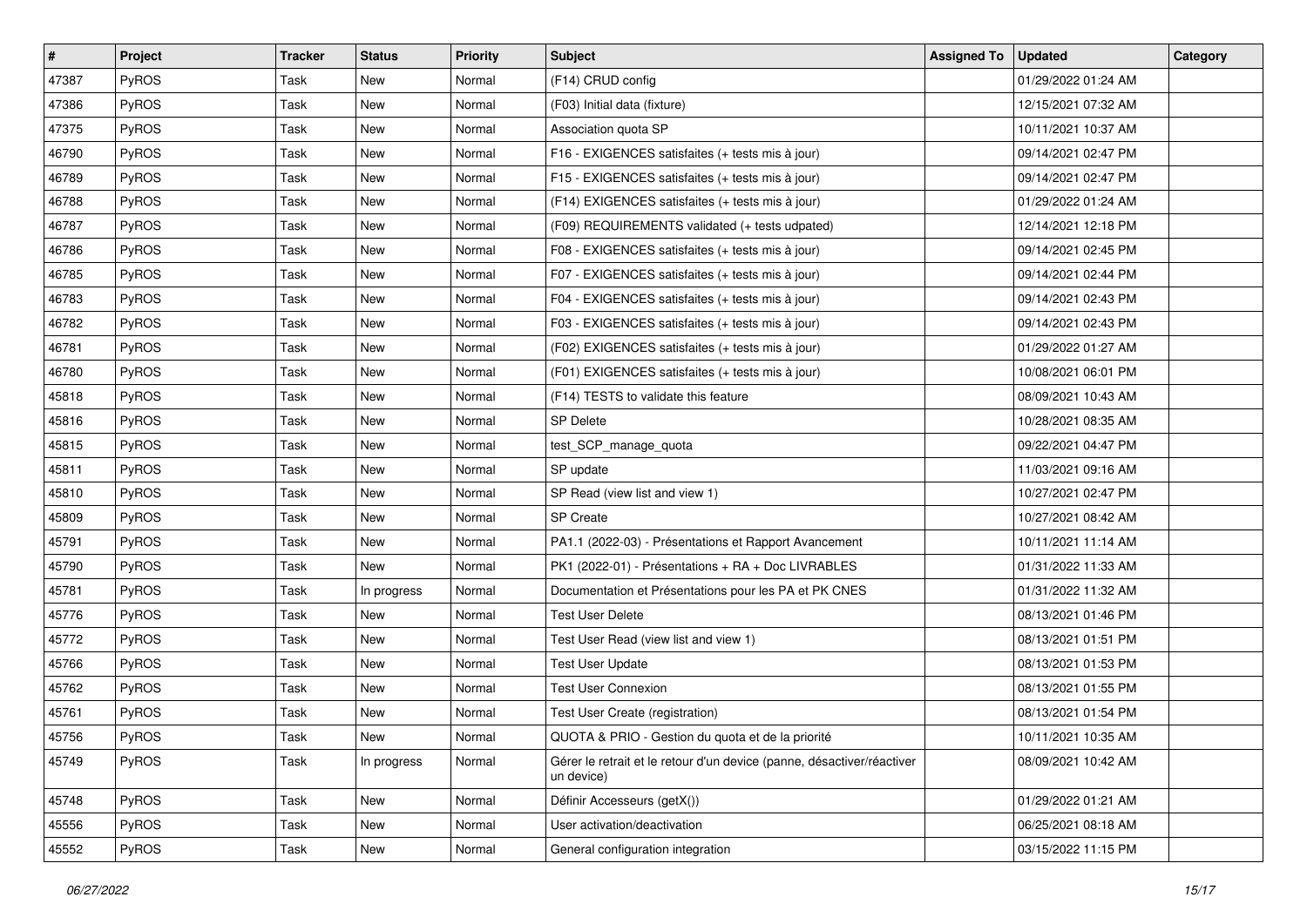| #     | Project      | <b>Tracker</b> | <b>Status</b> | <b>Priority</b> | <b>Subject</b>                                                                                                                                       | <b>Assigned To</b> | <b>Updated</b>      | Category |
|-------|--------------|----------------|---------------|-----------------|------------------------------------------------------------------------------------------------------------------------------------------------------|--------------------|---------------------|----------|
| 45346 | PyROS        | Task           | New           | Normal          | (F10) ENTITIES - Initial data (fixture)                                                                                                              |                    | 06/03/2021 09:17 AM |          |
| 45295 | PyROS        | Task           | <b>New</b>    | Normal          | Create DARK files (acquisition)                                                                                                                      |                    | 05/27/2021 11:22 AM |          |
| 45294 | PyROS        | Task           | New           | Normal          | Create BIAS files (acquisition)                                                                                                                      |                    | 05/27/2021 11:22 AM |          |
| 45293 | PyROS        | Task           | New           | Normal          | Create FLAT files (acquisition)                                                                                                                      |                    | 05/27/2021 11:21 AM |          |
| 45292 | PyROS        | Task           | New           | Normal          | (F10) TESTS to validate this feature                                                                                                                 |                    | 05/27/2021 11:11 AM |          |
| 45291 | PyROS        | Task           | New           | Normal          | (F10) AUTHORIZATIONS for this feature (who can do what) :<br>documentation & implementation                                                          |                    | 06/08/2021 08:19 AM |          |
| 45290 | PyROS        | Task           | New           | Normal          | (F10) ENTITIES - definition & implementation                                                                                                         |                    | 06/03/2021 09:17 AM |          |
| 45051 | PyROS        | Task           | New           | Normal          | Implémenter le protocole Indi avec une classe DeviceControllerIndi                                                                                   |                    | 05/06/2021 05:05 PM |          |
| 45049 | PyROS        | Task           | <b>New</b>    | Normal          | <b>CAMERA FLI</b>                                                                                                                                    |                    | 07/16/2021 09:34 AM |          |
| 45048 | PyROS        | Task           | New           | Normal          | HARDWARE DEVICES definition, test, config, management                                                                                                |                    | 10/08/2021 05:51 PM |          |
| 45046 | PyROS        | Task           | New           | Normal          | Manual mode                                                                                                                                          |                    | 12/14/2021 12:34 PM |          |
| 45035 | PyROS        | Task           | New           | Normal          | Resilience (failure tolerance)                                                                                                                       |                    | 05/06/2021 12:58 PM |          |
| 45034 | PyROS        | Task           | New           | Normal          | Resilience (failure tolerance)                                                                                                                       |                    | 05/06/2021 12:58 PM |          |
| 45004 | PyROS        | Task           | <b>New</b>    | High            | MAIN CONFIG FILE - Décrire dans un fichier texte la configuration<br>complète d'une UNIT (monture) et tous ses composants et<br>instruments associés |                    | 01/29/2022 01:25 AM |          |
| 45000 | PyROS        | Task           | New           | High            | Generic commands grammar description & management                                                                                                    |                    | 05/06/2021 05:05 PM |          |
| 44999 | PyROS        | Task           | New           | Normal          | Execution                                                                                                                                            |                    | 12/14/2021 12:35 PM |          |
| 44998 | PyROS        | Task           | New           | Normal          | Monitoring: Check & log continuously instrument (or telescope)<br>status                                                                             |                    | 12/14/2021 12:33 PM |          |
| 44997 | PyROS        | Task           | New           | Normal          | Start & Stop                                                                                                                                         |                    | 12/14/2021 12:33 PM |          |
| 44995 | PyROS        | Task           | New           | Normal          | (F09) TESTS to validate this feature                                                                                                                 |                    | 10/08/2021 05:45 PM |          |
| 44994 | <b>PyROS</b> | Task           | New           | Normal          | (F09) AUTHORIZATIONS for this feature (who can do what) : doc<br>& implem.                                                                           |                    | 12/14/2021 12:15 PM |          |
| 44993 | PyROS        | Task           | <b>New</b>    | Normal          | (F09) ENTITIES definition & implementation                                                                                                           |                    | 12/14/2021 12:33 PM |          |
| 44992 | PyROS        | Task           | New           | Normal          | Switch modes between Automatic and Manual mode                                                                                                       |                    | 05/04/2021 12:31 PM |          |
| 44991 | PyROS        | Task           | <b>New</b>    | Normal          | Execution                                                                                                                                            |                    | 05/04/2021 12:30 PM |          |
| 44990 | <b>PyROS</b> | Task           | New           | Normal          | Monitoring: Check & log continuously Telescope and instruments<br>status, and make a general synthesis                                               |                    | 05/04/2021 12:30 PM |          |
| 44989 | PyROS        | Task           | <b>New</b>    | Normal          | Start & Stop                                                                                                                                         |                    | 05/04/2021 12:29 PM |          |
| 44988 | PyROS        | Task           | New           | Normal          | TESTS to validate this feature                                                                                                                       |                    | 05/04/2021 12:26 PM |          |
| 44987 | PyROS        | Task           | New           | Normal          | (F08) AUTHORIZATIONS for this feature (who can do what) :<br>documentation & implementation                                                          |                    | 06/08/2021 08:20 AM |          |
| 44986 | PyROS        | Task           | New           | Normal          | ENTITIES (& properties) to be defined                                                                                                                |                    | 05/04/2021 12:25 PM |          |